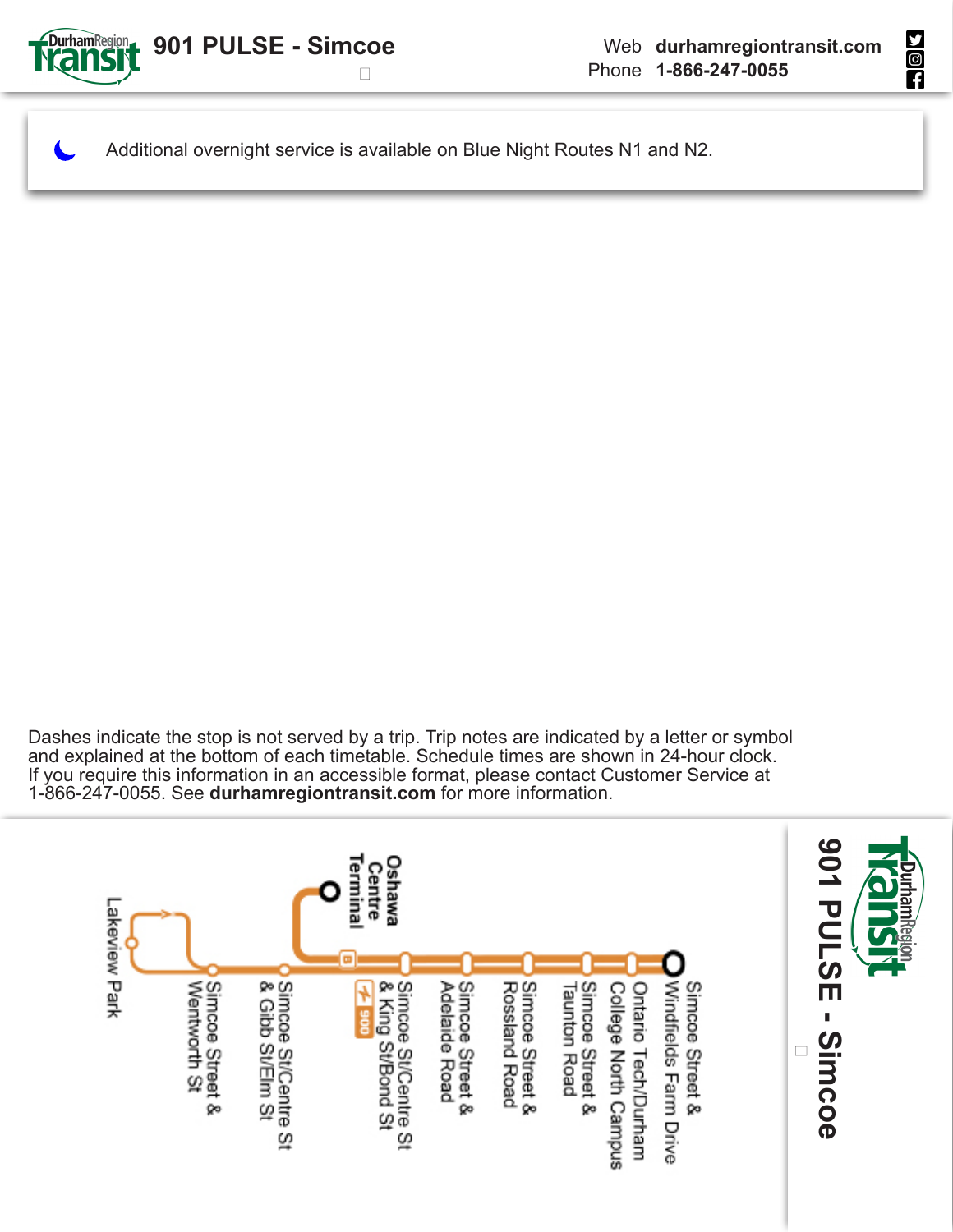

## **901 PULSE - Simcoe**

| Weekday                                                         |                                                                |                                                             |                                              |                                          |                                      |                                                | South                                                | Weekday                                            |                                                                  |                                               |                                                              |                                             |                                      |                                                | South                                                  |
|-----------------------------------------------------------------|----------------------------------------------------------------|-------------------------------------------------------------|----------------------------------------------|------------------------------------------|--------------------------------------|------------------------------------------------|------------------------------------------------------|----------------------------------------------------|------------------------------------------------------------------|-----------------------------------------------|--------------------------------------------------------------|---------------------------------------------|--------------------------------------|------------------------------------------------|--------------------------------------------------------|
| $^{\circledR}$<br>Windfields Farm<br>Stop #3603<br>Thoroughbred | Campus<br>Durham<br>College North<br>Ontario Tech<br>Stop #698 | Simcoe Southbound<br>Stop #711<br>Taunton<br>$^{\circledR}$ | Simcoe Southbound<br>@ Rossland<br>Stop #650 | @ King<br>Centre Southbound<br>Stop #659 | Oshawa Centre Terminal<br>Stop #2595 | Simcoe Southbound<br>Stop #3570<br>@ Wentworth | Ritson<br>Lakeview Park<br>Westbound @<br>Stop #1029 | ☺<br>Windfields Farm<br>Stop #3603<br>Thoroughbred | Campus<br>Durham<br>Ontario Tech /<br>College North<br>Stop #698 | Simcoe Southbound<br>Stop #711<br>$@$ Taunton | Simcoe Southbound<br>Stop #650<br>Rossland<br>$^{\circledR}$ | @ King<br>Southbound<br>Stop #659<br>Centre | Oshawa Centre Terminal<br>Stop #2595 | Simcoe Southbound<br>Stop #3570<br>@ Wentworth | Ritson<br>Lakeview Park<br>Nestbound @ F<br>Stop #1029 |
| 05:26                                                           | 05:30                                                          | 05:35                                                       | 05:39                                        | 05:44                                    |                                      | 05:49                                          | 05:54                                                | 13:54                                              | 14:00                                                            | 14:05                                         | 14:10                                                        | 14:16                                       |                                      | 14:23                                          | 14:29                                                  |
| 05:56                                                           | 06:00                                                          | 06:05                                                       | 06:09                                        | 06:14                                    |                                      | 06:19                                          | 06:24                                                | <b>B</b> 14:04                                     | 14:10                                                            | 14:15                                         | 14:20                                                        | 14:26                                       | 14:31                                |                                                |                                                        |
| <b>B</b> 06:06                                                  | 06:15                                                          | 06:20                                                       | 06:24                                        | 06:29                                    | 06:34                                |                                                |                                                      | 14:14                                              | 14:20                                                            | 14:25                                         | 14:30                                                        | 14:36                                       |                                      | 14:43                                          | 14:49                                                  |
| 06:26                                                           | 06:30                                                          | 06:35                                                       | 06:39                                        | 06:44                                    | $\overbrace{\qquad \qquad }^{}$      | 06:49                                          | 06:54                                                | <b>B</b> 14:24                                     | 14:30                                                            | 14:35                                         | 14:40                                                        | 14:46                                       | 14:51                                |                                                |                                                        |
| <b>B</b> 06:36                                                  | 06:45                                                          | 06:50                                                       | 06:54                                        | 06:59                                    | 07:04                                |                                                |                                                      | 14:34                                              | 14:40                                                            | 14:45                                         | 14:50                                                        | 14:56                                       |                                      | 15:03                                          | 15:09                                                  |
| 06:56                                                           | 07:00                                                          | 07:05                                                       | 07:09                                        | 07:14                                    |                                      | 07:19                                          | 07:24                                                | <b>B</b> 14:46                                     | 14:50                                                            | 14:55                                         | 15:00                                                        | 15:06                                       | 15:11                                |                                                |                                                        |
| <b>B</b> 07:06                                                  | 07:10                                                          | 07:15                                                       | 07:19                                        | 07:24                                    | 07:29                                |                                                |                                                      | 14:56                                              | 15:00                                                            | 15:05                                         | 15:10                                                        | 15:16                                       |                                      | 15:23                                          | 15:29                                                  |
| 07:16                                                           | 07:20                                                          | 07:25                                                       | 07:29                                        | 07:34                                    |                                      | 07:39                                          | 07:44                                                | <b>B</b> 15:06                                     | 15:10                                                            | 15:15                                         | 15:20                                                        | 15:26                                       | 15:31                                |                                                |                                                        |
| <b>B</b> 07:18<br>07:28                                         | 07:30                                                          | 07:35                                                       | 07:39<br>07:50                               | 07:44                                    | 07:49                                | ۰                                              |                                                      | 15:16                                              | 15:20                                                            | 15:25                                         | 15:30                                                        | 15:36                                       |                                      | 15:43                                          | 15:49                                                  |
| <b>B</b> 07:38                                                  | 07:40<br>07:50                                                 | 07:45<br>07:55                                              | 08:00                                        | 07:55<br>08:05                           | 08:10                                | 08:02<br>$\qquad \qquad -$                     | 08:07                                                | <b>B</b> 15:26<br>15:36                            | 15:30<br>15:40                                                   | 15:35<br>15:45                                | 15:40<br>15:50                                               | 15:46<br>15:56                              | 15:51                                | 16:03                                          | 16:09                                                  |
| 07:48                                                           | 08:00                                                          | 08:05                                                       | 08:10                                        | 08:15                                    |                                      | 08:22                                          | 08:27                                                | <b>B</b> 15:46                                     | 15:50                                                            | 15:55                                         | 16:00                                                        | 16:06                                       | 16:11                                |                                                |                                                        |
| <b>B</b> 07:58                                                  | 08:10                                                          | 08:15                                                       | 08:20                                        | 08:25                                    | 08:30                                | $\qquad \qquad -$                              | $\qquad \qquad -$                                    | 15:56                                              | 16:00                                                            | 16:05                                         | 16:10                                                        | 16:16                                       |                                      | 16:23                                          | 16:29                                                  |
| 08:12                                                           | 08:20                                                          | 08:25                                                       | 08:30                                        | 08:35                                    |                                      | 08:42                                          | 08:47                                                | <b>B</b> 16:06                                     | 16:10                                                            | 16:15                                         | 16:20                                                        | 16:26                                       | 16:31                                |                                                |                                                        |
| <b>B</b> 08:22                                                  | 08:30                                                          | 08:35                                                       | 08:40                                        | 08:45                                    | 08:50                                |                                                |                                                      | 16:16                                              | 16:20                                                            | 16:25                                         | 16:30                                                        | 16:36                                       |                                      | 16:43                                          | 16:49                                                  |
| 08:32                                                           | 08:40                                                          | 08:45                                                       | 08:50                                        | 08:55                                    | $\overline{\phantom{m}}$             | 09:02                                          | 09:07                                                | <b>B</b> 16:26                                     | 16:30                                                            | 16:35                                         | 16:40                                                        | 16:46                                       | 16:51                                | $\overline{\phantom{0}}$                       |                                                        |
| <b>B</b> 08:42                                                  | 08:50                                                          | 08:55                                                       | 09:00                                        | 09:05                                    | 09:10                                |                                                |                                                      | 16:36                                              | 16:40                                                            | 16:45                                         | 16:50                                                        | 16:56                                       |                                      | 17:03                                          | 17:09                                                  |
| 08:52                                                           | 09:00                                                          | 09:05                                                       | 09:10                                        | 09:15                                    | $\overbrace{\phantom{123221111}}$    | 09:22                                          | 09:27                                                | <b>B</b> 16:46                                     | 16:50                                                            | 16:55                                         | 17:00                                                        | 17:06                                       | 17:11                                |                                                |                                                        |
| <b>B</b> 09:02                                                  | 09:10                                                          | 09:15                                                       | 09:20                                        | 09:25                                    | 09:30                                |                                                |                                                      | 16:56                                              | 17:00                                                            | 17:05                                         | 17:10                                                        | 17:16                                       |                                      | 17:23                                          | 17:29                                                  |
| 09:12                                                           | 09:20                                                          | 09:25                                                       | 09:30                                        | 09:35                                    |                                      | 09:42                                          | 09:47                                                | <b>B</b> 17:06                                     | 17:10                                                            | 17:15                                         | 17:20                                                        | 17:26                                       | 17:31                                |                                                |                                                        |
| <b>B</b> 09:22                                                  | 09:30                                                          | 09:35                                                       | 09:40                                        | 09:45                                    | 09:50                                |                                                |                                                      | 17:16                                              | 17:20                                                            | 17:25                                         | 17:30                                                        | 17:36                                       |                                      | 17:43                                          | 17:49                                                  |
| 09:32                                                           | 09:40                                                          | 09:45                                                       | 09:50                                        | 09:55                                    |                                      | 10:02                                          | 10:07                                                | <b>B</b> 17:26                                     | 17:30                                                            | 17:35                                         | 17:40                                                        | 17:46                                       | 17:51                                | $\overline{\phantom{0}}$                       |                                                        |
| <b>B</b> 09:42                                                  | 09:50                                                          | 09:55                                                       | 10:00                                        | 10:05                                    | 10:10                                | $\overline{\phantom{0}}$                       |                                                      | 17:36                                              | 17:40                                                            | 17:45                                         | 17:50                                                        | 17:55                                       | $\qquad \qquad -$                    | 18:02                                          | 18:07                                                  |
| 09:52                                                           | 10:00                                                          | 10:05                                                       | 10:10                                        | 10:15                                    |                                      | 10:22                                          | 10:27                                                | <b>B</b> 17:46                                     | 17:50                                                            | 17:55                                         | 18:00                                                        | 18:05                                       | 18:10                                |                                                |                                                        |
| <b>B</b> 10:02                                                  | 10:10                                                          | 10:15                                                       | 10:20                                        | 10:25                                    | 10:30                                | $\qquad \qquad -$                              |                                                      | 17:56                                              | 18:00                                                            | 18:05                                         | 18:10                                                        | 18:15                                       |                                      | 18:22                                          | 18:27                                                  |
| 10:12                                                           | 10:20                                                          | 10:25                                                       | 10:30                                        | 10:35                                    |                                      | 10:42                                          | 10:47                                                | <b>B</b> 18:06                                     | 18:10                                                            | 18:15                                         | 18:20                                                        | 18:25                                       | 18:30                                |                                                |                                                        |
| <b>B</b> 10:22                                                  | 10:30                                                          | 10:35                                                       | 10:40                                        | 10:45                                    | 10:50                                |                                                |                                                      | 18:16                                              | 18:20                                                            | 18:25                                         | 18:30                                                        | 18:35                                       | $\qquad \qquad -$                    | 18:42                                          | 18:47                                                  |
| 10:32                                                           | 10:40                                                          | 10:45                                                       | 10:50                                        | 10:55                                    |                                      | 11:02                                          | 11:07                                                | <b>B</b> 18:26                                     | 18:30                                                            | 18:35                                         | 18:40                                                        | 18:45                                       | 18:50                                |                                                |                                                        |
| <b>B</b> 10:42                                                  | 10:50                                                          | 10:55                                                       | 11:00                                        | 11:05                                    | 11:10                                | $\overline{\phantom{m}}$                       | $\overline{\phantom{m}}$                             | 18:35                                              | 18:40                                                            | 18:45                                         | 18:50                                                        | 18:55                                       | $\overline{\phantom{m}}$             | 19:02                                          | 19:07                                                  |
| 10:52                                                           | 11:00                                                          | 11:05                                                       | 11:10                                        | 11:15                                    | $\overline{\phantom{m}}$             | 11:22                                          | 11:27                                                | <b>B</b> 18:45                                     | 18:50                                                            | 18:55                                         | 19:00                                                        | 19:05                                       | 19:10                                | $\overline{\phantom{m}}$                       |                                                        |
| <b>B</b> 11:02                                                  | 11:10                                                          | 11:15                                                       | 11:20                                        | 11:25                                    | 11:30                                | $\overline{\phantom{0}}$                       | $\overline{\phantom{m}}$                             | 18:55                                              | 19:00                                                            | 19:05                                         | 19:10                                                        | 19:15                                       | $\overline{\phantom{m}}$             | 19:22                                          | 19:27                                                  |
| 11:12                                                           | 11:20                                                          | 11:25                                                       | 11:30                                        | 11:35                                    | $\overline{\phantom{m}}$             | 11:42                                          | 11:47                                                | <b>B</b> 19:05                                     | 19:15                                                            | 19:20                                         | 19:25                                                        | 19:30                                       | 19:35                                | $\overline{\phantom{0}}$                       |                                                        |
| <b>B</b> 11:22                                                  | 11:30                                                          | 11:35                                                       | 11:40                                        | 11:45                                    | 11:50                                | $\qquad \qquad -$                              | $\overline{\phantom{0}}$                             | 19:15                                              | 19:30                                                            | 19:35                                         | 19:40                                                        | 19:45                                       | $\overline{\phantom{m}}$             | 19:52                                          | 19:57                                                  |
| 11:34                                                           | 11:40                                                          | 11:45                                                       | 11:50                                        | 11:55                                    | $\overline{\phantom{m}}$             | 12:02                                          | 12:07                                                | <b>B</b> 19:35                                     | 19:45                                                            | 19:50                                         | 19:55                                                        | 20:00                                       | 20:05<br>$\overline{\phantom{m}}$    | $\overline{\phantom{m}}$                       |                                                        |
| <b>B</b> 11:44<br>11:54                                         | 11:50<br>12:00                                                 | 11:55<br>12:05                                              | 12:00                                        | 12:05                                    | 12:10                                | $\overline{\phantom{m}}$<br>12:22              | $\overline{\phantom{m}}$<br>12:27                    | 19:47<br><b>B</b> 20:02                            | 20:00<br>20:15                                                   | 20:05<br>20:20                                | 20:10<br>20:25                                               | 20:15                                       |                                      | 20:22                                          | 20:27                                                  |
| <b>B</b> 12:04                                                  | 12:10                                                          | 12:15                                                       | 12:10<br>12:20                               | 12:15<br>12:25                           | $\overline{\phantom{m}}$             | $\overline{\phantom{m}}$                       | $\overline{\phantom{0}}$                             | 20:17                                              | 20:30                                                            | 20:35                                         | 20:39                                                        | 20:30<br>20:44                              | 20:35<br>$\overline{\phantom{m}}$    | $\overline{\phantom{m}}$<br>20:49              |                                                        |
| 12:14                                                           | 12:20                                                          | 12:25                                                       | 12:30                                        | 12:35                                    | 12:30<br>$\overline{\phantom{m}}$    | 12:42                                          | 12:47                                                | <b>B</b> 20:32                                     | 20:45                                                            | 20:50                                         | 20:54                                                        | 20:59                                       | 21:04                                | $\overline{\phantom{m}}$                       | 20:54<br>$\overline{\phantom{0}}$                      |
| <b>B</b> 12:24                                                  | 12:30                                                          | 12:35                                                       | 12:40                                        | 12:45                                    | 12:50                                | $\overline{\phantom{m}}$                       | $\overline{\phantom{m}}$                             | 20:47                                              | 21:00                                                            | 21:05                                         | 21:09                                                        | 21:14                                       | $\overline{\phantom{m}}$             | 21:19                                          | 21:24                                                  |
| 12:34                                                           | 12:40                                                          | 12:45                                                       | 12:50                                        | 12:55                                    | $\overline{\phantom{m}}$             | 13:02                                          | 13:07                                                | <b>B</b> 21:02                                     | 21:15                                                            | 21:20                                         | 21:24                                                        | 21:29                                       | 21:34                                | $\overline{\phantom{m}}$                       |                                                        |
| <b>B</b> 12:44                                                  | 12:50                                                          | 12:55                                                       | 13:00                                        | 13:05                                    | 13:10                                | $\overline{\phantom{0}}$                       | $\overline{\phantom{m}}$                             | 21:17                                              | 21:30                                                            | 21:35                                         | 21:39                                                        | 21:44                                       | $\overline{\phantom{m}}$             | 21:49                                          | 21:54                                                  |
| 12:54                                                           | 13:00                                                          | 13:05                                                       | 13:10                                        | 13:15                                    | $\overline{\phantom{m}}$             | 13:22                                          | 13:27                                                | <b>B</b> 21:32                                     | 21:45                                                            | 21:50                                         | 21:54                                                        | 21:59                                       | 22:04                                | $\overline{\phantom{0}}$                       |                                                        |
| <b>B</b> 13:04                                                  | 13:10                                                          | 13:15                                                       | 13:20                                        | 13:25                                    | 13:30                                | $\overline{\phantom{0}}$                       | $\overline{\phantom{m}}$                             | 21:47                                              | 22:00                                                            | 22:05                                         | 22:09                                                        | 22:14                                       | $\overline{\phantom{m}}$             | 22:19                                          | 22:24                                                  |
| 13:14                                                           | 13:20                                                          | 13:25                                                       | 13:30                                        | 13:35                                    | $\overline{\phantom{m}}$             | 13:42                                          | 13:47                                                | <b>B</b> 22:02                                     | 22:15                                                            | 22:20                                         | 22:24                                                        | 22:29                                       | 22:34                                | $\overline{\phantom{m}}$                       |                                                        |
| <b>B</b> 13:24                                                  | 13:30                                                          | 13:35                                                       | 13:40                                        | 13:45                                    | 13:50                                | $\overline{\phantom{0}}$                       | $\overline{\phantom{m}}$                             | 22:28                                              | 22:32                                                            | 22:37                                         | 22:41                                                        | 22:46                                       | $\qquad \qquad -$                    | 22:51                                          | 22:56                                                  |
| 13:34                                                           | 13:40                                                          | 13:45                                                       | 13:50                                        | 13:56                                    | $\overline{\phantom{m}}$             | 14:03                                          | 14:09                                                | 22:58                                              | 23:02                                                            | 23:07                                         | 23:11                                                        | 23:16                                       | $\overline{\phantom{0}}$             | 23:21                                          | 23:26                                                  |
| <b>B</b> 13:44                                                  | 13:50                                                          | 13:55                                                       | 14:00                                        | 14:06                                    | 14:11                                | $\overline{\phantom{0}}$                       | $\overline{\phantom{m}}$                             | $\mathbf{B}$                                       |                                                                  | To Oshawa Centre Terminal                     |                                                              |                                             |                                      |                                                |                                                        |
| B                                                               |                                                                | To Oshawa Centre Terminal                                   |                                              |                                          |                                      |                                                |                                                      |                                                    |                                                                  |                                               |                                                              |                                             |                                      |                                                |                                                        |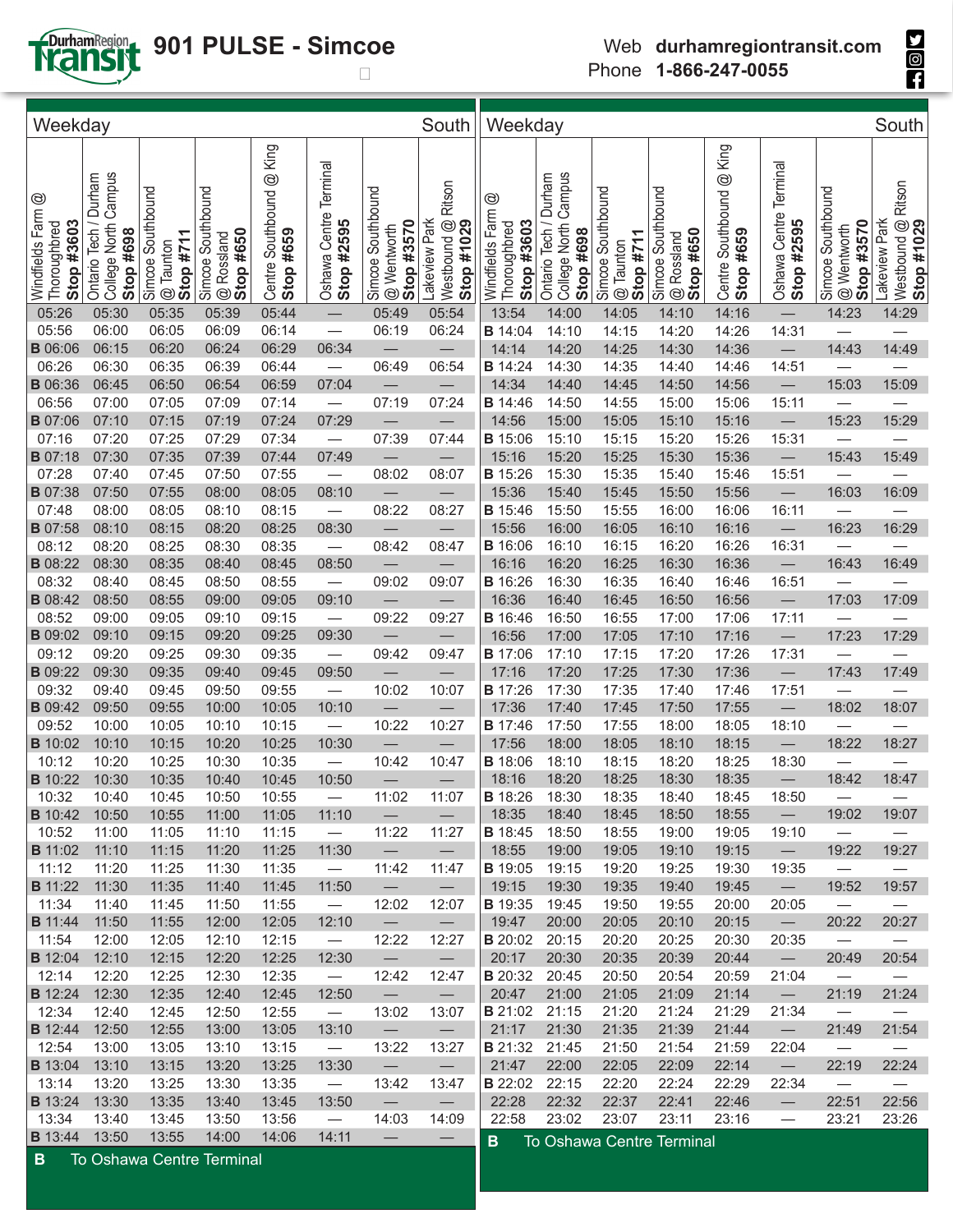| Weekday                                           |                                                       |                                                  |                                      |                                            |                                                     |                                                               |                                                            | <b>North</b>                                                    |
|---------------------------------------------------|-------------------------------------------------------|--------------------------------------------------|--------------------------------------|--------------------------------------------|-----------------------------------------------------|---------------------------------------------------------------|------------------------------------------------------------|-----------------------------------------------------------------|
| Westbound @ Ritson<br>Lakeview Park<br>Stop #1029 | Simcoe Northbound<br><b>@</b> Wentworth<br>Stop #1096 | Simcoe Northbound<br><b>@ Bloor</b><br>Stop #668 | Oshawa Centre Terminal<br>Stop #2595 | Simcoe Northbound<br>$@$ Bond<br>Stop #677 | Simcoe Northbound<br><b>@ Rossland</b><br>Stop #605 | Taunton (North side stop)<br>Simcoe Northbound @<br>Stop #691 | College North Campus<br>Ontario Tech / Durham<br>Stop #698 | $^{\circledR}$<br>Windfields Farm<br>Stop #3603<br>Thoroughbred |
| 05:27                                             | 05:32                                                 | 05:34                                            |                                      | 05:40                                      | 05:44                                               | 05:47                                                         | 05:51                                                      | 05:56                                                           |
| 05:57                                             | 06:02                                                 | 06:04                                            |                                      | 06:10                                      | 06:14                                               | 06:17                                                         | 06:21                                                      | 06:26                                                           |
| 06:27                                             | 06:32                                                 | 06:34                                            |                                      | 06:40                                      | 06:44                                               | 06:47                                                         | 06:51                                                      | 06:56                                                           |
|                                                   |                                                       |                                                  | 06:53                                | 07:00                                      | 07:05                                               | 07:09                                                         | 07:13                                                      | 07:18                                                           |
| 06:54                                             | 07:01                                                 | 07:03                                            |                                      | 07:10                                      | 07:15                                               | 07:19                                                         | 07:23                                                      | 07:28                                                           |
| 07:24                                             | 07:31                                                 | 07:33                                            | 07:23                                | 07:30<br>07:40                             | 07:35<br>07:45                                      | 07:39                                                         | 07:43<br>07:53                                             | 07:48<br>07:58                                                  |
|                                                   |                                                       |                                                  | 07:47                                | 07:54                                      | 07:59                                               | 07:49                                                         | 08:07                                                      | 08:12                                                           |
| 07:48                                             | 07:55                                                 | 07:57                                            |                                      | 08:04                                      | 08:09                                               | 08:03<br>08:13                                                | 08:17                                                      | 08:22                                                           |
|                                                   |                                                       |                                                  | 08:07                                | 08:14                                      | 08:19                                               | 08:23                                                         | 08:27                                                      | 08:32                                                           |
| 08:08                                             | 08:15                                                 | 08:17                                            |                                      | 08:24                                      | 08:29                                               | 08:33                                                         | 08:37                                                      | 08:42                                                           |
|                                                   |                                                       |                                                  | 08:27                                | 08:34                                      | 08:39                                               | 08:43                                                         | 08:47                                                      | 08:52                                                           |
| 08:28                                             | 08:35                                                 | 08:37                                            |                                      | 08:44                                      | 08:49                                               | 08:53                                                         | 08:57                                                      | 09:02                                                           |
|                                                   |                                                       |                                                  | 08:47                                | 08:54                                      | 08:59                                               | 09:03                                                         | 09:07                                                      | 09:12                                                           |
| 08:48                                             | 08:55                                                 | 08:57                                            | $\overline{\phantom{0}}$             | 09:04                                      | 09:09                                               | 09:13                                                         | 09:17                                                      | 09:22                                                           |
|                                                   |                                                       |                                                  | 09:07                                | 09:14                                      | 09:19                                               | 09:23                                                         | 09:27                                                      | 09:32                                                           |
| 09:08                                             | 09:15                                                 | 09:17                                            |                                      | 09:24                                      | 09:29                                               | 09:33                                                         | 09:37                                                      | 09:42                                                           |
|                                                   |                                                       |                                                  | 09:27                                | 09:34                                      | 09:39                                               | 09:43                                                         | 09:47                                                      | 09:52                                                           |
| 09:28                                             | 09:35                                                 | 09:37                                            |                                      | 09:44                                      | 09:49                                               | 09:53                                                         | 09:57                                                      | 10:02                                                           |
|                                                   |                                                       |                                                  | 09:47                                | 09:54                                      | 09:59                                               | 10:03                                                         | 10:07                                                      | 10:12                                                           |
| 09:48                                             | 09:55                                                 | 09:57                                            |                                      | 10:04                                      | 10:09                                               | 10:13                                                         | 10:17                                                      | 10:22                                                           |
|                                                   |                                                       |                                                  | 10:07                                | 10:14                                      | 10:19                                               | 10:23                                                         | 10:27                                                      | 10:32                                                           |
| 10:08                                             | 10:15                                                 | 10:17                                            |                                      | 10:24                                      | 10:29                                               | 10:33                                                         | 10:37                                                      | 10:42                                                           |
|                                                   |                                                       |                                                  | 10:27                                | 10:34                                      | 10:39                                               | 10:43                                                         | 10:47                                                      | 10:52                                                           |
| 10:28                                             | 10:35                                                 | 10:37                                            |                                      | 10:44                                      | 10:49                                               | 10:53                                                         | 10:57                                                      | 11:02                                                           |
|                                                   |                                                       |                                                  | 10:47                                | 10:54                                      | 10:59                                               | 11:03                                                         | 11:07                                                      | 11:12                                                           |
| 10:48                                             | 10:55                                                 | 10:57                                            |                                      | 11:04                                      | 11:09                                               | 11:13                                                         | 11:17                                                      | 11:22                                                           |
|                                                   |                                                       |                                                  | 11:07                                | 11:14                                      | 11:19                                               | 11:24                                                         | 11:29                                                      | 11:34                                                           |
| 11:07                                             | 11:14                                                 | 11:17                                            | $\overline{\phantom{0}}$             | 11:24                                      | 11:29                                               | 11:34                                                         | 11:39                                                      | 11:44                                                           |
|                                                   |                                                       |                                                  | 11:27                                | 11:34                                      | 11:39                                               | 11:44                                                         | 11:49                                                      | 11:54                                                           |
| 11:27                                             | 11:34                                                 | 11:37                                            | $\overline{\phantom{m}}$             | 11:44                                      | 11:49                                               | 11:54                                                         | 11:59                                                      | 12:04                                                           |
|                                                   |                                                       |                                                  | 11:47                                | 11:54                                      | 11:59                                               | 12:04                                                         | 12:09                                                      | 12:14                                                           |
| 11:47                                             | 11:54                                                 | 11:57                                            | $\qquad \qquad -$                    | 12:04                                      | 12:09                                               | 12:14                                                         | 12:19                                                      | 12:24                                                           |
| 12:07                                             | 12:14                                                 | 12:17                                            | 12:07                                | 12:14<br>12:24                             | 12:19<br>12:29                                      | 12:24<br>12:34                                                | 12:29<br>12:39                                             | 12:34<br>12:44                                                  |
|                                                   |                                                       |                                                  | 12:27                                | 12:34                                      | 12:39                                               | 12:44                                                         | 12:49                                                      | 12:54                                                           |
| 12:27                                             | 12:34                                                 | 12:37                                            | $\qquad \qquad -$                    | 12:44                                      | 12:49                                               | 12:54                                                         | 12:59                                                      | 13:04                                                           |
|                                                   |                                                       |                                                  | 12:47                                | 12:54                                      | 12:59                                               | 13:04                                                         | 13:09                                                      | 13:14                                                           |
| 12:47                                             | 12:54                                                 | 12:57                                            | $\overline{\phantom{0}}$             | 13:04                                      | 13:09                                               | 13:14                                                         | 13:19                                                      | 13:24                                                           |
|                                                   |                                                       |                                                  | 13:07                                | 13:14                                      | 13:19                                               | 13:24                                                         | 13:29                                                      | 13:34                                                           |
| 13:07                                             | 13:14                                                 | 13:17                                            | $\overline{\phantom{m}}$             | 13:24                                      | 13:29                                               | 13:34                                                         | 13:39                                                      | 13:44                                                           |
|                                                   |                                                       |                                                  | 13:27                                | 13:34                                      | 13:39                                               | 13:44                                                         | 13:49                                                      | 13:54                                                           |
|                                                   |                                                       |                                                  |                                      |                                            |                                                     |                                                               |                                                            |                                                                 |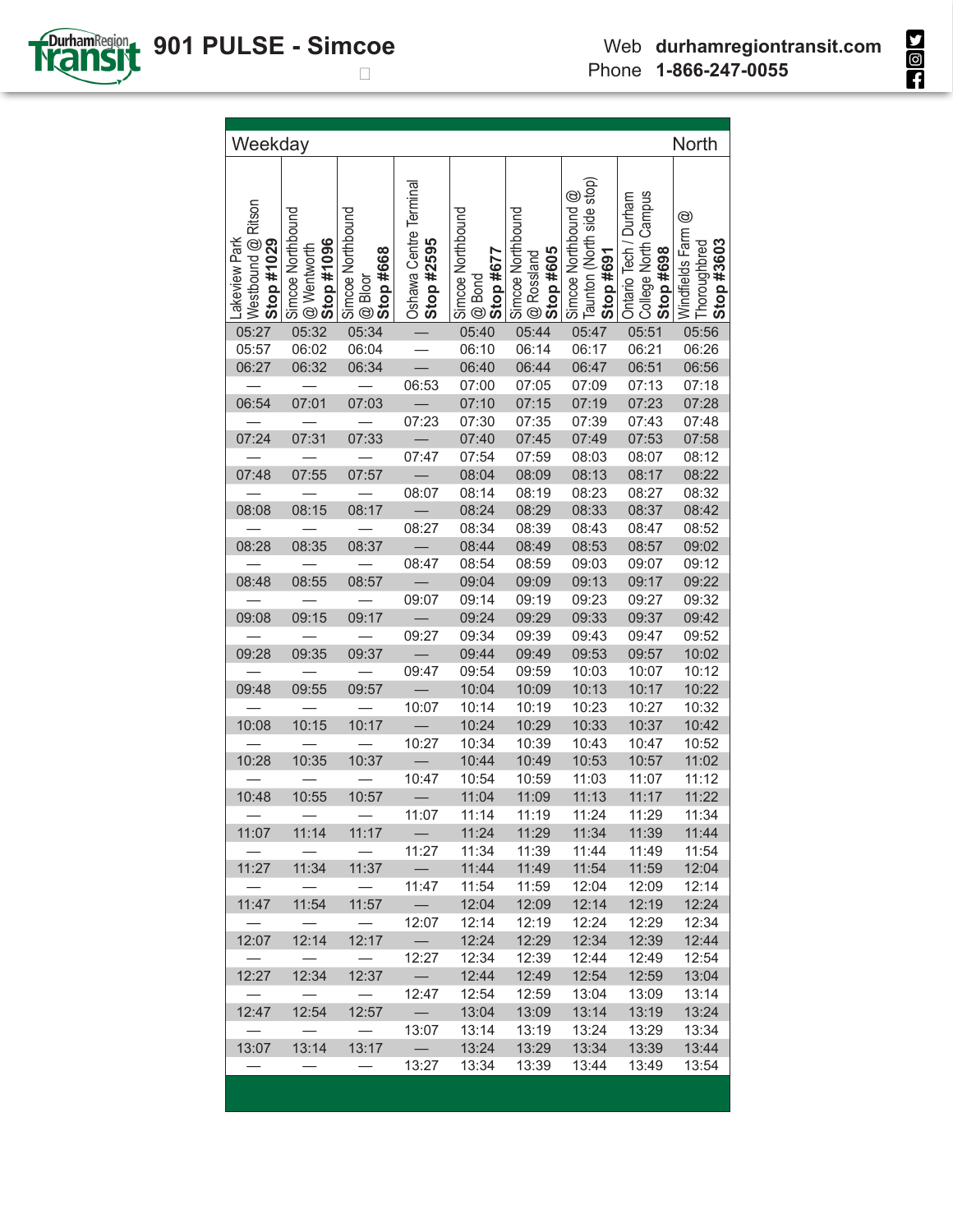| Weekday                                           |                                                |                                                  |                                      |                                                 |                                                     |                                                                               |                                                               | North                                                           |
|---------------------------------------------------|------------------------------------------------|--------------------------------------------------|--------------------------------------|-------------------------------------------------|-----------------------------------------------------|-------------------------------------------------------------------------------|---------------------------------------------------------------|-----------------------------------------------------------------|
| Westbound @ Ritson<br>Lakeview Park<br>Stop #1029 | Simcoe Northbound<br>Stop #1096<br>@ Wentworth | Simcoe Northbound<br>Stop #668<br><b>@</b> Bloor | Oshawa Centre Terminal<br>Stop #2595 | Simcoe Northbound<br><b>@</b> Bond<br>Stop #677 | Simcoe Northbound<br><b>@ Rossland</b><br>Stop #605 | Taunton (North side stop)<br>$^{\circledR}$<br>Simcoe Northbound<br>Stop #691 | Campus<br>Ontario Tech / Durham<br>College North<br>Stop #698 | $^{\circledR}$<br>Windfields Farm<br>Stop #3603<br>Thoroughbred |
| 13:27                                             | 13:34                                          | 13:37                                            |                                      | 13:44                                           | 13:49                                               | 13:54                                                                         | 13:59                                                         | 14:04                                                           |
|                                                   |                                                |                                                  | 13:47                                | 13:54                                           | 13:59                                               | 14:04                                                                         | 14:09                                                         | 14:14                                                           |
| 13:47                                             | 13:54                                          | 13:57                                            |                                      | 14:04                                           | 14:09                                               | 14:14                                                                         | 14:19                                                         | 14:24                                                           |
|                                                   |                                                |                                                  | 14:07                                | 14:14                                           | 14:19                                               | 14:24                                                                         | 14:29                                                         | 14:34                                                           |
| 14:09                                             | 14:16                                          | 14:19                                            |                                      | 14:26                                           | 14:31                                               | 14:36                                                                         | 14:41                                                         | 14:46                                                           |
|                                                   |                                                |                                                  | 14:29                                | 14:36                                           | 14:41                                               | 14:46                                                                         | 14:51                                                         | 14:56                                                           |
| 14:29                                             | 14:36                                          | 14:39                                            |                                      | 14:46                                           | 14:51                                               | 14:56                                                                         | 15:01                                                         | 15:06                                                           |
|                                                   |                                                |                                                  | 14:49                                | 14:56                                           | 15:01                                               | 15:06                                                                         | 15:11                                                         | 15:16                                                           |
| 14:49                                             | 14:56                                          | 14:59                                            |                                      | 15:06                                           | 15:11                                               | 15:16                                                                         | 15:21                                                         | 15:26                                                           |
|                                                   |                                                |                                                  | 15:09                                | 15:16                                           | 15:21                                               | 15:26                                                                         | 15:31                                                         | 15:36                                                           |
| 15:09                                             | 15:16                                          | 15:19                                            |                                      | 15:26                                           | 15:31                                               | 15:36                                                                         | 15:41                                                         | 15:46                                                           |
| 15:29                                             | 15:36                                          | 15:39                                            | 15:29                                | 15:36<br>15:46                                  | 15:41                                               | 15:46                                                                         | 15:51<br>16:01                                                | 15:56<br>16:06                                                  |
|                                                   |                                                |                                                  | 15:49                                | 15:56                                           | 15:51<br>16:01                                      | 15:56<br>16:06                                                                | 16:11                                                         | 16:16                                                           |
| 15:49                                             | 15:56                                          | 15:59                                            |                                      | 16:06                                           | 16:11                                               | 16:16                                                                         | 16:21                                                         | 16:26                                                           |
|                                                   |                                                |                                                  | 16:09                                | 16:16                                           | 16:21                                               | 16:26                                                                         | 16:31                                                         | 16:36                                                           |
| 16:09                                             | 16:16                                          | 16:19                                            |                                      | 16:26                                           | 16:31                                               | 16:36                                                                         | 16:41                                                         | 16:46                                                           |
|                                                   |                                                |                                                  | 16:29                                | 16:36                                           | 16:41                                               | 16:46                                                                         | 16:51                                                         | 16:56                                                           |
| 16:29                                             | 16:36                                          | 16:39                                            |                                      | 16:46                                           | 16:51                                               | 16:56                                                                         | 17:01                                                         | 17:06                                                           |
|                                                   |                                                |                                                  | 16:49                                | 16:56                                           | 17:01                                               | 17:06                                                                         | 17:11                                                         | 17:16                                                           |
| 16:49                                             | 16:56                                          | 16:59                                            |                                      | 17:06                                           | 17:11                                               | 17:16                                                                         | 17:21                                                         | 17:26                                                           |
|                                                   |                                                |                                                  | 17:09                                | 17:16                                           | 17:21                                               | 17:26                                                                         | 17:31                                                         | 17:36                                                           |
| 17:09                                             | 17:16                                          | 17:19                                            |                                      | 17:26                                           | 17:31                                               | 17:36                                                                         | 17:41                                                         | 17:46                                                           |
|                                                   |                                                |                                                  | 17:29                                | 17:36                                           | 17:41                                               | 17:46                                                                         | 17:51                                                         | 17:56                                                           |
| 17:29                                             | 17:36                                          | 17:39                                            |                                      | 17:46                                           | 17:51                                               | 17:56                                                                         | 18:01                                                         | 18:06                                                           |
|                                                   |                                                |                                                  | 17:49                                | 17:56                                           | 18:01                                               | 18:06                                                                         | 18:11                                                         | 18:16                                                           |
| 17:49                                             | 17:56                                          | 17:59                                            |                                      | 18:06                                           | 18:11                                               | 18:16                                                                         | 18:21                                                         | 18:26                                                           |
|                                                   |                                                |                                                  | 18:08                                | 18:15                                           | 18:20                                               | 18:25                                                                         | 18:30                                                         | 18:35                                                           |
| 18:09                                             | 18:16                                          | 18:19                                            | $-$ .                                | 18:25                                           | 18:30                                               | 18:35                                                                         | 18:40                                                         | 18:45                                                           |
|                                                   |                                                |                                                  | 18:28                                | 18:35                                           | 18:40                                               | 18:45                                                                         | 18:50                                                         | 18:55                                                           |
| 18:29                                             | 18:36                                          | 18:39                                            | $\overline{\phantom{0}}$             | 18:45                                           | 18:50                                               | 18:55                                                                         | 19:00                                                         | 19:05                                                           |
|                                                   |                                                | $\overline{\phantom{0}}$                         | 18:48                                | 18:55                                           | 19:00                                               | 19:05                                                                         | 19:10                                                         | 19:15                                                           |
| 18:59                                             | 19:06                                          | 19:09                                            | $=$                                  | 19:15                                           | 19:20                                               | 19:25                                                                         | 19:30                                                         | 19:35                                                           |
|                                                   |                                                | $\overline{\phantom{0}}$                         | 19:21                                | 19:28                                           | 19:33                                               | 19:38                                                                         | 19:42                                                         | 19:47                                                           |
| 19:29                                             | 19:36                                          | 19:39                                            | $\overline{\phantom{0}}$             | 19:43                                           | 19:48                                               | 19:53                                                                         | 19:57                                                         | 20:02                                                           |
|                                                   |                                                | $\overline{\phantom{0}}$                         | 19:51                                | 19:58                                           | 20:03                                               | 20:08                                                                         | 20:12                                                         | 20:17                                                           |
| 19:59                                             | 20:06                                          | 20:09                                            | $\overline{\phantom{0}}$             | 20:13                                           | 20:18                                               | 20:23                                                                         | 20:27                                                         | 20:32                                                           |
|                                                   | $\overbrace{\qquad \qquad }^{ }$               | $\frac{1}{2}$                                    | 20:21                                | 20:28                                           | 20:33                                               | 20:38                                                                         | 20:42                                                         | 20:47                                                           |
| 20:29                                             | 20:36                                          | 20:39<br>$\overline{\phantom{0}}$                | $\sim$                               | 20:43                                           | 20:48                                               | 20:53                                                                         | 20:57                                                         | 21:02                                                           |
| 20:59                                             | $\overline{\phantom{m}}$<br>21:06              | 21:09                                            | 20:51<br>$\overline{\phantom{a}}$    | 20:58<br>21:13                                  | 21:03<br>21:18                                      | 21:08<br>21:23                                                                | 21:12<br>21:27                                                | 21:17<br>21:32                                                  |
|                                                   | $\overline{\phantom{m}}$                       | $\hspace{0.1mm}-\hspace{0.1mm}$                  | 21:21                                | 21:28                                           | 21:33                                               | 21:38                                                                         | 21:42                                                         | 21:47                                                           |
| 21:29                                             | 21:36                                          | 21:39                                            | $\qquad \qquad -$                    | 21:43                                           | 21:48                                               | 21:53                                                                         | 21:57                                                         | 22:02                                                           |
| 21:55                                             | 22:02                                          | 22:05                                            | $\overline{\phantom{0}}$             | 22:09                                           | 22:14                                               | 22:19                                                                         | 22:23                                                         | 22:28                                                           |
| 22:25                                             | 22:32                                          | 22:35                                            | $\qquad \qquad$                      | 22:39                                           | 22:44                                               | 22:49                                                                         | 22:53                                                         | 22:58                                                           |
| 22:57                                             | 23:04                                          | 23:07                                            | $\overline{\phantom{0}}$             | 23:11                                           | 23:16                                               | 23:21                                                                         | 23:25                                                         | 23:30                                                           |
| 23:27                                             | 23:34                                          | 23:37                                            |                                      | 23:41                                           | 23:46                                               | 23:51                                                                         | 23:55                                                         | 00:00                                                           |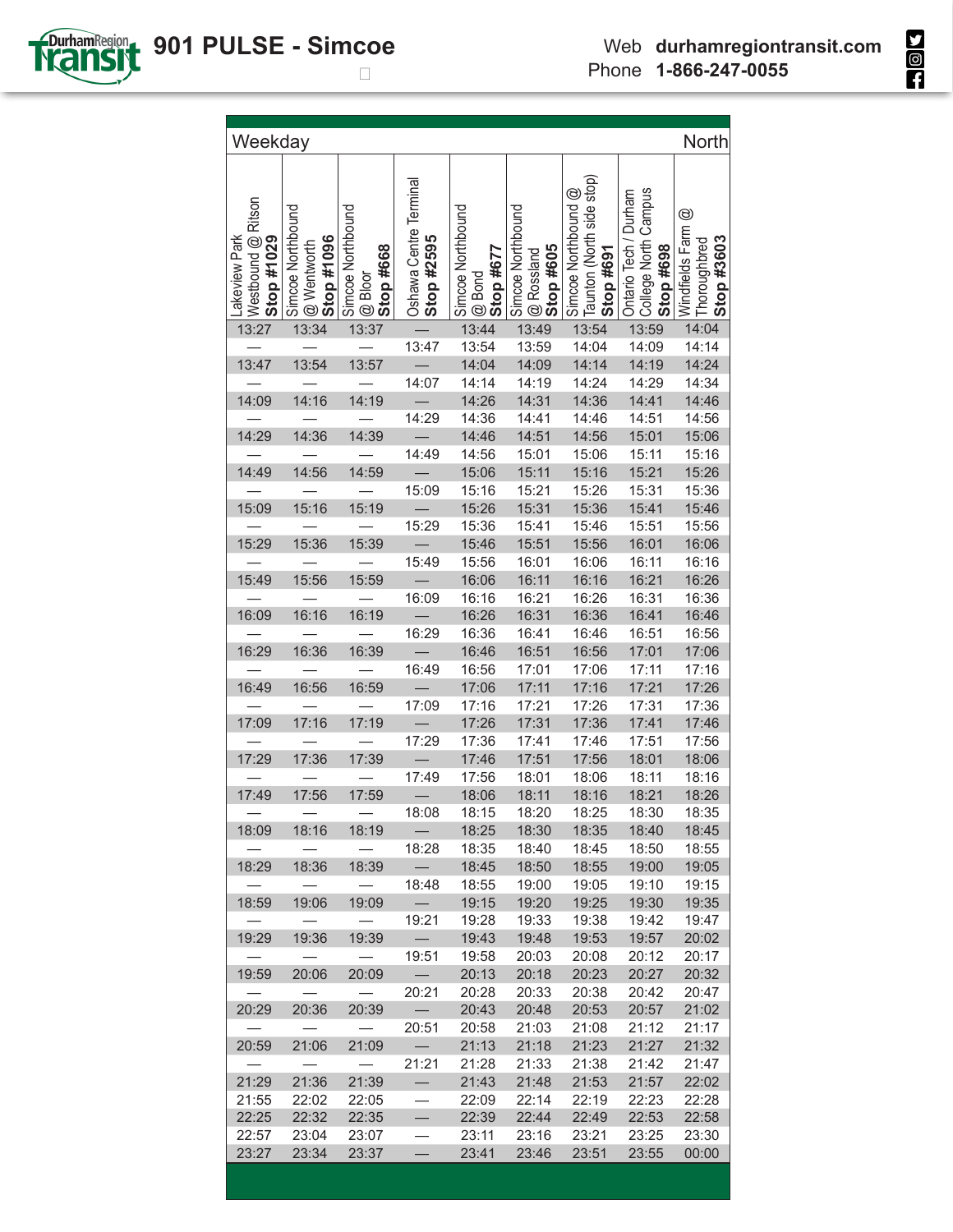

| Saturday                                             |                                                       |                                                        |                                      |                                                     |                                                         |                                                                               |                                                            | North                                                             |
|------------------------------------------------------|-------------------------------------------------------|--------------------------------------------------------|--------------------------------------|-----------------------------------------------------|---------------------------------------------------------|-------------------------------------------------------------------------------|------------------------------------------------------------|-------------------------------------------------------------------|
|                                                      |                                                       |                                                        |                                      |                                                     |                                                         |                                                                               |                                                            |                                                                   |
| Ritson<br>Lakeview Park<br>Westbound @<br>Stop #1029 | , Simcoe Northbound<br>', @ Wentworth<br>' Stop #1096 | , Simcoe Northbound<br>⊍ @ Bloor<br>9 <b>Stop #668</b> | Oshawa Centre Terminal<br>Stop #2595 | Simcoe Northbound<br>! @ Bond<br>  <b>Stop #677</b> | Simcoe Northbound<br>! @ Rossland<br>  <b>Stop #605</b> | Taunton (North side stop)<br>$^{\circledR}$<br>Simcoe Northbound<br>Stop #691 | College North Campus<br>Ontario Tech / Durham<br>Stop #698 | $^{\circledR}$<br>Windfields Farm @<br>Thoroughbred<br>Stop #3603 |
| 05:25                                                | 05:30                                                 | 05:32                                                  |                                      | 05:40                                               | 05:44                                                   | 05:47                                                                         | 05:51                                                      | 05:56                                                             |
| 05:55                                                | 06:00                                                 | 06:02                                                  | $\frac{1}{1}$                        | 06:10                                               | 06:14                                                   | 06:17                                                                         | 06:21                                                      | 06:26                                                             |
| 06:29                                                | 06:36                                                 | 06:38                                                  |                                      | 06:47                                               | 06:52                                                   | 06:56                                                                         | 07:00                                                      | 07:05                                                             |
| 06:59                                                | 07:06                                                 | 07:08                                                  | $\equiv$                             | 07:17                                               | 07:22                                                   | 07:26                                                                         | 07:30                                                      | 07:35                                                             |
| 07:29                                                | 07:36                                                 | 07:38                                                  | $\overline{\phantom{0}}$             | 07:47                                               | 07:52                                                   | 07:56                                                                         | 08:00                                                      | 08:05                                                             |
| 07:59                                                | 08:06                                                 | 08:08                                                  |                                      | 08:17                                               | 08:22                                                   | 08:26                                                                         | 08:30                                                      | 08:35                                                             |
|                                                      | $\overline{\phantom{0}}$                              | $\sim$                                                 | 08:23                                | 08:32                                               | 08:37                                                   | 08:41                                                                         | 08:45                                                      | 08:50                                                             |
| 08:29                                                | 08:36                                                 | 08:38                                                  |                                      | 08:47                                               | 08:52                                                   | 08:56                                                                         | 09:00                                                      | 09:05                                                             |
|                                                      |                                                       |                                                        | 08:53                                | 09:02                                               | 09:07                                                   | 09:11                                                                         | 09:15                                                      | 09:20                                                             |
| 08:59                                                | 09:06                                                 | 09:08                                                  |                                      | 09:17                                               | 09:22                                                   | 09:26                                                                         | 09:30                                                      | 09:35                                                             |
|                                                      |                                                       |                                                        | 09:23                                | 09:32                                               | 09:37                                                   | 09:41                                                                         | 09:45                                                      | 09:50                                                             |
| 09:29                                                | 09:36                                                 | 09:38                                                  |                                      | 09:47                                               | 09:52                                                   | 09:56                                                                         | 10:00                                                      | 10:05                                                             |
|                                                      |                                                       | $\overline{\phantom{a}}$                               | 09:53                                | 10:02                                               | 10:07                                                   | 10:11                                                                         | 10:15                                                      | 10:20                                                             |
| 09:59                                                | 10:06                                                 | 10:08                                                  | $\frac{1}{2}$                        | 10:17                                               | 10:22                                                   | 10:26                                                                         | 10:30                                                      | 10:35                                                             |
|                                                      | $\equiv$                                              | $\equiv$                                               | 10:23                                | 10:32                                               | 10:37                                                   | 10:41                                                                         | 10:45                                                      | 10:50                                                             |
| 10:29                                                | 10:36                                                 | 10:38                                                  |                                      | 10:47                                               | 10:52                                                   | 10:56                                                                         | 11:00                                                      | 11:05                                                             |
|                                                      | $\overline{\phantom{m}}$                              | $\overline{\phantom{m}}$                               | 10:53                                | 11:02                                               | 11:07                                                   | 11:11                                                                         | 11:15                                                      | 11:20                                                             |
| 10:58                                                | 11:05                                                 | 11:08                                                  |                                      | 11:17                                               | 11:22                                                   | 11:27                                                                         | 11:32                                                      | 11:37                                                             |
| 11:28                                                | 11:35                                                 | 11:38                                                  | 11:23                                | 11:32<br>11:47                                      | 11:37<br>11:52                                          | 11:42<br>11:57                                                                | 11:47<br>12:02                                             | 11:52<br>12:07                                                    |
|                                                      |                                                       |                                                        | 11:53                                | 12:02                                               | 12:07                                                   | 12:12                                                                         | 12:17                                                      | 12:22                                                             |
| 11:58                                                | 12:05                                                 | 12:08                                                  |                                      | 12:17                                               | 12:22                                                   | 12:27                                                                         | 12:32                                                      | 12:37                                                             |
|                                                      |                                                       |                                                        | 12:23                                | 12:32                                               | 12:37                                                   | 12:42                                                                         | 12:47                                                      | 12:52                                                             |
| 12:28                                                | 12:35                                                 | 12:38                                                  |                                      | 12:47                                               | 12:52                                                   | 12:57                                                                         | 13:02                                                      | 13:07                                                             |
|                                                      |                                                       |                                                        | 12:53                                | 13:02                                               | 13:07                                                   | 13:12                                                                         | 13:17                                                      | 13:22                                                             |
| 12:58                                                | 13:05                                                 | 13:08                                                  |                                      | 13:17                                               | 13:22                                                   | 13:27                                                                         | 13:32                                                      | 13:37                                                             |
|                                                      |                                                       |                                                        | 13:23                                | 13:32                                               | 13:37                                                   | 13:42                                                                         | 13:47                                                      | 13:52                                                             |
| 13:28                                                | 13:35                                                 | 13:38                                                  | $\overline{\phantom{0}}$             | 13:47                                               | 13:52                                                   | 13:57                                                                         | 14:02                                                      | 14:07                                                             |
|                                                      | $\overline{\phantom{m}}$                              | $\overline{\phantom{0}}$                               | 13:53                                | 14:02                                               | 14:07                                                   | 14:12                                                                         | 14:17                                                      | 14:22                                                             |
| 13:58                                                | 14:05                                                 | 14:08                                                  |                                      | 14:17                                               | 14:22                                                   | 14:27                                                                         | 14:32                                                      | 14:37                                                             |
|                                                      |                                                       | $\overline{\phantom{0}}$                               | 14:23                                | 14:32                                               | 14:37                                                   | 14:42                                                                         | 14:47                                                      | 14:52                                                             |
| 14:30                                                | 14:37                                                 | 14:40                                                  |                                      | 14:49                                               | 14:54                                                   | 14:59                                                                         | 15:04                                                      | 15:09                                                             |
|                                                      |                                                       |                                                        | 14:55                                | 15:04                                               | 15:09                                                   | 15:14                                                                         | 15:19                                                      | 15:24                                                             |
| 15:00                                                | 15:07                                                 | 15:10                                                  |                                      | 15:19                                               | 15:24                                                   | 15:29                                                                         | 15:34                                                      | 15:39                                                             |
|                                                      |                                                       |                                                        | 15:25                                | 15:34                                               | 15:39                                                   | 15:44                                                                         | 15:49                                                      | 15:54                                                             |
| 15:30                                                | 15:37                                                 | 15:40                                                  |                                      | 15:49                                               | 15:54                                                   | 15:59                                                                         | 16:04                                                      | 16:09                                                             |
|                                                      |                                                       |                                                        | 15:55                                | 16:04                                               | 16:09                                                   | 16:14                                                                         | 16:19                                                      | 16:24                                                             |
| 16:00                                                | 16:07                                                 | 16:10                                                  | $\frac{1}{1}$                        | 16:19                                               | 16:24                                                   | 16:29                                                                         | 16:34                                                      | 16:39                                                             |
|                                                      |                                                       |                                                        | 16:25                                | 16:34                                               | 16:39                                                   | 16:44                                                                         | 16:49                                                      | 16:54                                                             |
| 16:30                                                | 16:37                                                 | 16:40                                                  |                                      | 16:49                                               | 16:54                                                   | 16:59                                                                         | 17:04                                                      | 17:09                                                             |
| $\overline{\phantom{0}}$                             |                                                       | $\overline{\phantom{0}}$                               | 16:55                                | 17:04                                               | 17:09                                                   | 17:14                                                                         | 17:19                                                      | 17:24                                                             |
| 17:00                                                | 17:07                                                 | 17:10                                                  |                                      | 17:16                                               | 17:21                                                   | 17:26                                                                         | 17:31                                                      | 17:36                                                             |
|                                                      | $\overline{\phantom{0}}$                              | $\overline{\phantom{0}}$                               | 17:22                                | 17:31                                               | 17:36                                                   | 17:41                                                                         | 17:46                                                      | 17:51                                                             |
| 17:30                                                | 17:37                                                 | 17:40                                                  |                                      | 17:46                                               | 17:51                                                   | 17:56                                                                         | 18:01                                                      | 18:06                                                             |
|                                                      |                                                       |                                                        | 17:52                                | 18:01                                               | 18:06                                                   | 18:11                                                                         | 18:16                                                      | 18:21                                                             |
| 18:00                                                | 18:07                                                 | 18:10                                                  |                                      | 18:16                                               | 18:21                                                   | 18:26                                                                         | 18:31                                                      | 18:36                                                             |
|                                                      |                                                       |                                                        | 18:22                                | 18:31                                               | 18:36                                                   | 18:41                                                                         | 18:46                                                      | 18:51                                                             |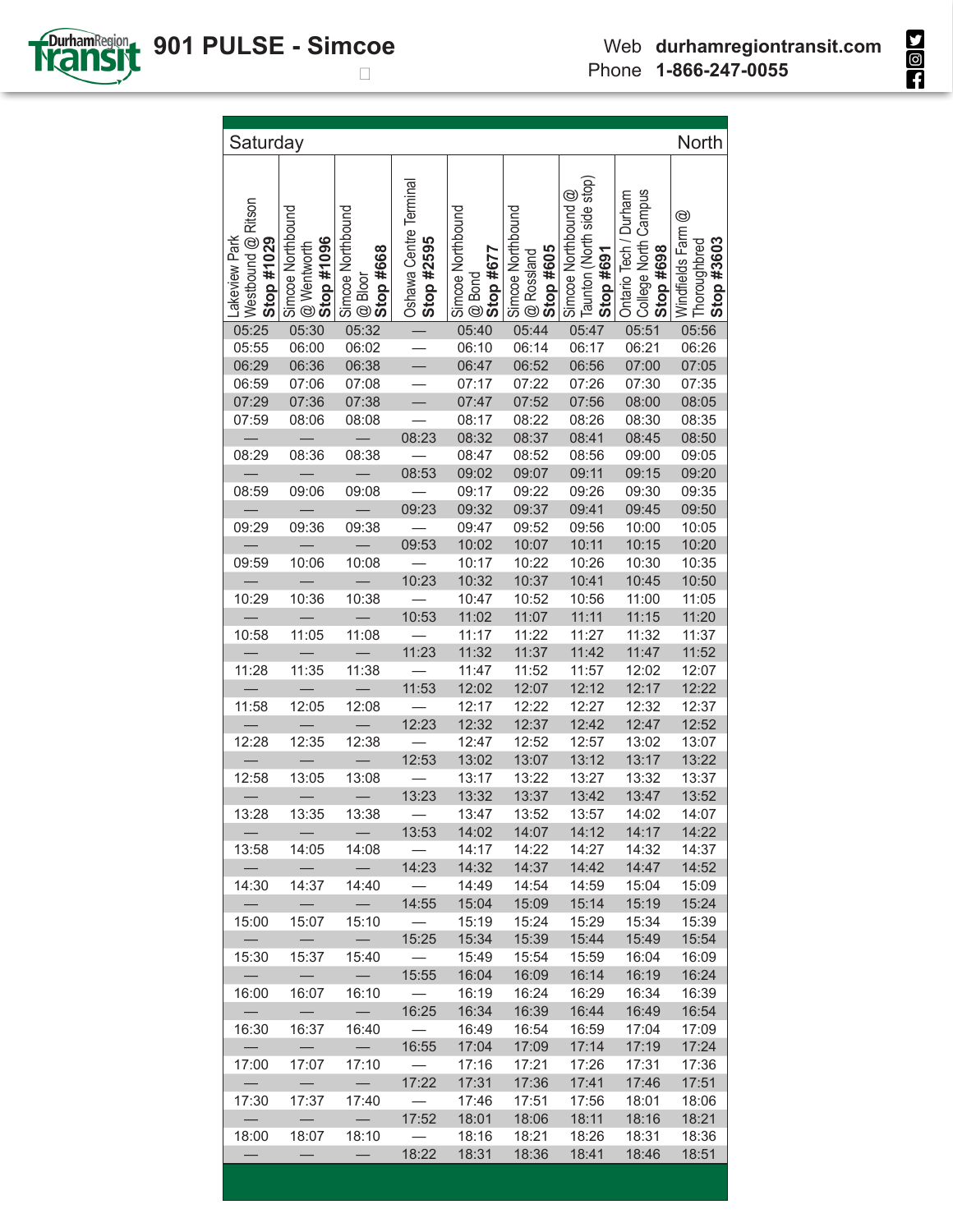**SOL** 



| Saturday                                          |                                                |                                           |                                      |                                          |                                              |                                                               |                                                            | <b>North</b>                                    |
|---------------------------------------------------|------------------------------------------------|-------------------------------------------|--------------------------------------|------------------------------------------|----------------------------------------------|---------------------------------------------------------------|------------------------------------------------------------|-------------------------------------------------|
| Westbound @ Ritson<br>-akeview Park<br>Stop #1029 | Simcoe Northbound<br>Stop #1096<br>@ Wentworth | Simcoe Northbound<br>Stop #668<br>@ Bloor | Oshawa Centre Terminal<br>Stop #2595 | Simcoe Northbound<br>Stop #677<br>@ Bond | Simcoe Northbound<br>Stop #605<br>@ Rossland | Taunton (North side stop)<br>Simcoe Northbound @<br>Stop #691 | College North Campus<br>Ontario Tech / Durham<br>Stop #698 | Windfields Farm @<br>Stop #3603<br>Thoroughbred |
| 18:29                                             | 18:36                                          | 18:39                                     |                                      | 18:45                                    | 18:50                                        | 18:55                                                         | 19:00                                                      | 19:05                                           |
|                                                   |                                                |                                           | 18:51                                | 19:00                                    | 19:05                                        | 19:10                                                         | 19:15                                                      | 19:20                                           |
| 18:59                                             | 19:06                                          | 19:09                                     |                                      | 19:15                                    | 19:20                                        | 19:25                                                         | 19:29                                                      | 19:34                                           |
|                                                   |                                                |                                           | 19:21                                | 19:30                                    | 19:35                                        | 19:40                                                         | 19:44                                                      | 19:49                                           |
| 19:29                                             | 19:36                                          | 19:39                                     |                                      | 19:45                                    | 19:50                                        | 19:55                                                         | 19:59                                                      | 20:04                                           |
|                                                   |                                                |                                           | 19:51                                | 20:00                                    | 20:05                                        | 20:10                                                         | 20:14                                                      | 20:19                                           |
| 19:59                                             | 20:06                                          | 20:09                                     |                                      | 20:15                                    | 20:20                                        | 20:25                                                         | 20:29                                                      | 20:34                                           |
|                                                   |                                                |                                           | 20:21                                | 20:30                                    | 20:35                                        | 20:40                                                         | 20:44                                                      | 20:49                                           |
| 20:29                                             | 20:36                                          | 20:39                                     |                                      | 20:45                                    | 20:50                                        | 20:55                                                         | 20:59                                                      | 21:04                                           |
|                                                   |                                                |                                           | 20:51                                | 21:00                                    | 21:05                                        | 21:10                                                         | 21:14                                                      | 21:19                                           |
| 20:59                                             | 21:06                                          | 21:09                                     |                                      | 21:15                                    | 21:20                                        | 21:25                                                         | 21:29                                                      | 21:34                                           |
|                                                   |                                                |                                           | 21:21                                | 21:30                                    | 21:35                                        | 21:40                                                         | 21:44                                                      | 21:49                                           |
| 21:29                                             | 21:36                                          | 21:39                                     |                                      | 21:45                                    | 21:50                                        | 21:55                                                         | 21:59                                                      | 22:04                                           |
| 21:55                                             | 22:02                                          | 22:05                                     |                                      | 22:09                                    | 22:14                                        | 22:19                                                         | 22:23                                                      | 22:28                                           |
| 22:25                                             | 22:32                                          | 22:35                                     |                                      | 22:39                                    | 22:44                                        | 22:49                                                         | 22:53                                                      | 22:58                                           |
| 22:57                                             | 23:04                                          | 23:07                                     |                                      | 23:11                                    | 23:16                                        | 23:21                                                         | 23:25                                                      | 23:30                                           |
| 23:27                                             | 23:34                                          | 23:37                                     |                                      | 23:41                                    | 23:46                                        | 23:51                                                         | 23:55                                                      | 00:00                                           |
|                                                   |                                                |                                           |                                      |                                          |                                              |                                                               |                                                            |                                                 |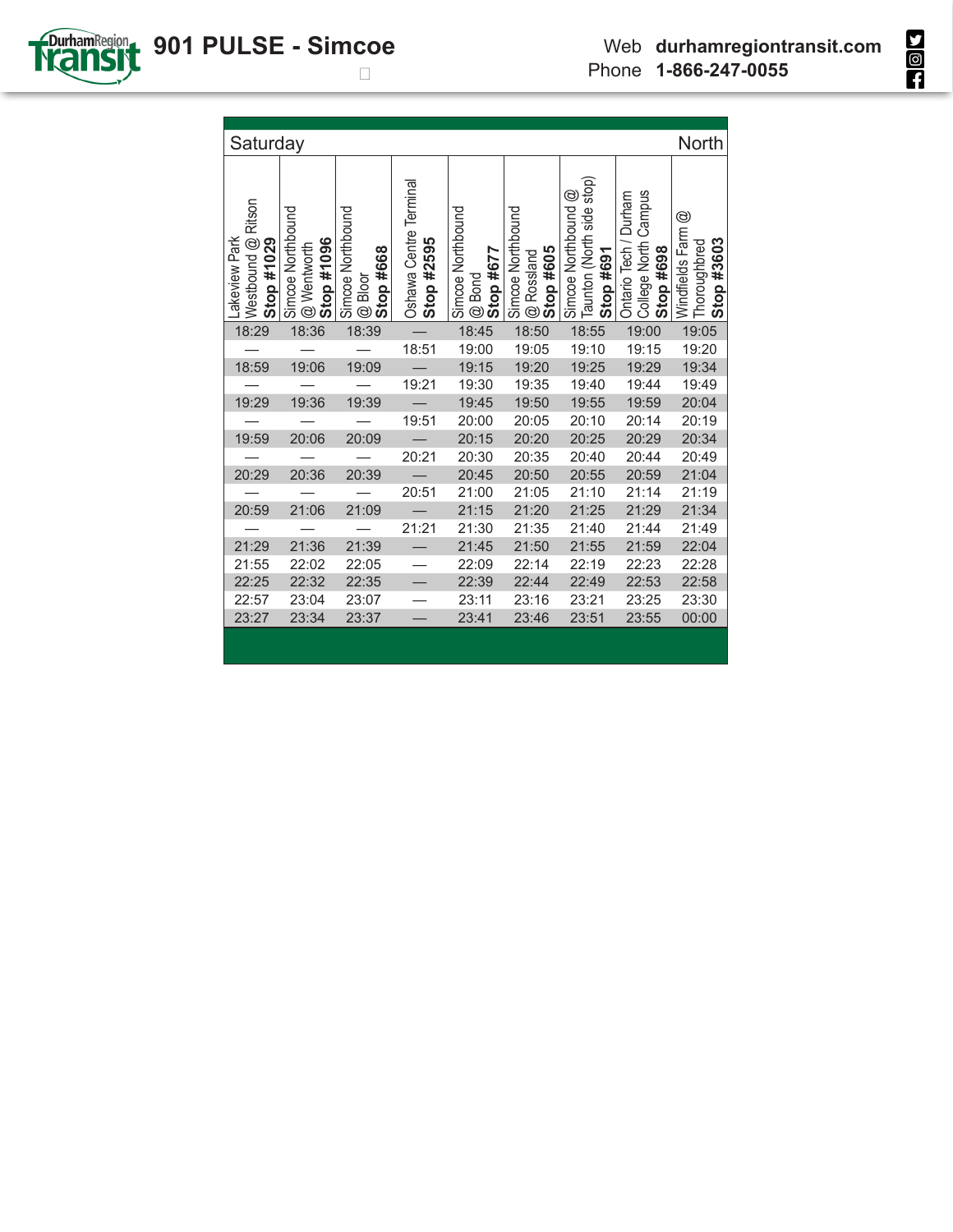

## **901 PULSE - Simcoe**

**SIGH** 

| Saturday                                                        |                                                                  |                                               |                                              |                                          |                                         |                                              | South                                                   | Saturday                                           |                                                            |                                             |                                              |                                          |                                      |                                  | South                                                   |  |  |  |  |
|-----------------------------------------------------------------|------------------------------------------------------------------|-----------------------------------------------|----------------------------------------------|------------------------------------------|-----------------------------------------|----------------------------------------------|---------------------------------------------------------|----------------------------------------------------|------------------------------------------------------------|---------------------------------------------|----------------------------------------------|------------------------------------------|--------------------------------------|----------------------------------|---------------------------------------------------------|--|--|--|--|
| $^{\circledR}$<br>Windfields Farm<br>Stop #3603<br>Thoroughbred | Campus<br>Durham<br>College North<br>Ontario Tech /<br>Stop #698 | Simcoe Southbound<br>$@$ Taunton<br>Stop #711 | Simcoe Southbound<br>Stop #650<br>@ Rossland | @ King<br>Centre Southbound<br>Stop #659 | Terminal<br>Oshawa Centre<br>Stop #2955 | Wentworth<br>Stop #3570<br>$\odot$<br>Simcoe | Ritson<br>$^{\circledR}$<br>Lakeview Park<br>Stop #1029 | ☺<br>Windfields Farm<br>Stop #3603<br>Thoroughbred | College North Campus<br>Ontario Tech / Durham<br>Stop #698 | Simcoe Southbound<br>Stop #711<br>@ Taunton | Simcoe Southbound<br>Stop #650<br>@ Rossland | @ King<br>Centre Southbound<br>Stop #659 | Oshawa Centre Terminal<br>Stop #2955 | Simcoe @ Wentworth<br>Stop #3570 | Ritson<br>$^{\circledR}$<br>Lakeview Park<br>Stop #1029 |  |  |  |  |
| 05:26                                                           | 05:30                                                            | 05:35                                         | 05:39                                        | 05:45                                    |                                         | 05:50                                        | 05:55                                                   | <b>B</b> 13:37                                     | 13:45                                                      | 13:50                                       | 13:55                                        | 14:01                                    | 14:06                                |                                  |                                                         |  |  |  |  |
| 05:56                                                           | 06:00                                                            | 06:05                                         | 06:09                                        | 06:15                                    | $\overline{\phantom{0}}$                | 06:20                                        | 06:25                                                   | 13:52                                              | 14:00                                                      | 14:05                                       | 14:10                                        | 14:17                                    |                                      | 14:24                            | 14:30                                                   |  |  |  |  |
| 06:26                                                           | 06:30                                                            | 06:35                                         | 06:39                                        | 06:45                                    |                                         | 06:50                                        | 06:55                                                   | <b>B</b> 14:07                                     | 14:15                                                      | 14:20                                       | 14:25                                        | 14:32                                    | 14:37                                | $\overline{\phantom{0}}$         |                                                         |  |  |  |  |
| $\overbrace{\phantom{123221111}}$                               | 07:00                                                            | 07:05                                         | 07:09                                        | 07:15                                    |                                         | 07:20                                        | 07:25                                                   | 14:22                                              | 14:30                                                      | 14:35                                       | 14:40                                        | 14:47                                    |                                      | 14:54                            | 15:00                                                   |  |  |  |  |
| 07:05                                                           | 07:30                                                            | 07:35                                         | 07:40                                        | 07:46                                    | $\qquad \qquad$                         | 07:53                                        | 07:58                                                   | <b>B</b> 14:37                                     | 14:45                                                      | 14:50                                       | 14:55                                        | 15:02                                    | 15:07                                |                                  |                                                         |  |  |  |  |
| <b>B</b> 07:35                                                  | 07:45                                                            | 07:50                                         | 07:55                                        | 08:01                                    | 08:06                                   |                                              |                                                         | 14:52                                              | 15:00                                                      | 15:05                                       | 15:10                                        | 15:17                                    |                                      | 15:24                            | 15:30                                                   |  |  |  |  |
| 07:50                                                           | 08:00                                                            | 08:05                                         | 08:10                                        | 08:16                                    |                                         | 08:23                                        | 08:28                                                   | <b>B</b> 15:09                                     | 15:15                                                      | 15:20                                       | 15:25                                        | 15:32                                    | 15:37                                |                                  |                                                         |  |  |  |  |
| <b>B</b> 08:05                                                  | 08:15                                                            | 08:20                                         | 08:25                                        | 08:31                                    | 08:36                                   |                                              |                                                         | 15:24                                              | 15:30                                                      | 15:35                                       | 15:40                                        | 15:47                                    |                                      | 15:54                            | 16:00                                                   |  |  |  |  |
| 08:20                                                           | 08:30                                                            | 08:35                                         | 08:40                                        | 08:46                                    |                                         | 08:53                                        | 08:58                                                   | <b>B</b> 15:39                                     | 15:45                                                      | 15:50                                       | 15:55                                        | 16:02                                    | 16:07                                |                                  |                                                         |  |  |  |  |
| <b>B</b> 08:35                                                  | 08:45                                                            | 08:50                                         | 08:55                                        | 09:01                                    | 09:06                                   |                                              |                                                         | 15:54                                              | 16:00                                                      | 16:05                                       | 16:10                                        | 16:17                                    |                                      | 16:24                            | 16:30                                                   |  |  |  |  |
| 08:50                                                           | 09:00                                                            | 09:05                                         | 09:10                                        | 09:16                                    |                                         | 09:23                                        | 09:28                                                   | <b>B</b> 16:09                                     | 16:15                                                      | 16:20                                       | 16:25                                        | 16:32                                    | 16:37                                |                                  |                                                         |  |  |  |  |
| <b>B</b> 09:05                                                  | 09:15                                                            | 09:20                                         | 09:25                                        | 09:31                                    | 09:36                                   | $\overline{\phantom{0}}$                     |                                                         | 16:24                                              | 16:30                                                      | 16:35                                       | 16:40                                        | 16:47                                    |                                      | 16:54                            | 17:00                                                   |  |  |  |  |
| 09:20                                                           | 09:30                                                            | 09:35                                         | 09:40                                        | 09:46                                    |                                         | 09:53                                        | 09:58                                                   | <b>B</b> 16:39                                     | 16:45                                                      | 16:50                                       | 16:55                                        | 17:02                                    | 17:07                                |                                  |                                                         |  |  |  |  |
| <b>B</b> 09:35                                                  | 09:45                                                            | 09:50                                         | 09:55                                        | 10:01                                    | 10:06                                   |                                              |                                                         | 16:54                                              | 17:00                                                      | 17:05                                       | 17:10                                        | 17:17                                    |                                      | 17:24                            | 17:30                                                   |  |  |  |  |
| 09:50                                                           | 10:00                                                            | 10:05                                         | 10:10                                        | 10:16                                    |                                         | 10:23                                        | 10:28                                                   | <b>B</b> 17:09                                     | 17:15                                                      | 17:20                                       | 17:25                                        | 17:32                                    | 17:37                                |                                  |                                                         |  |  |  |  |
| <b>B</b> 10:05                                                  | 10:15                                                            | 10:20                                         | 10:25                                        | 10:31                                    | 10:36                                   |                                              |                                                         | 17:24                                              | 17:30                                                      | 17:35                                       | 17:40                                        | 17:47                                    |                                      | 17:54                            | 18:00                                                   |  |  |  |  |
| 10:20                                                           | 10:30                                                            | 10:35                                         | 10:40                                        | 10:46                                    |                                         | 10:53                                        | 10:58                                                   | <b>B</b> 17:36                                     | 17:45                                                      | 17:50                                       | 17:55                                        | 18:01                                    | 18:06                                |                                  |                                                         |  |  |  |  |
| <b>B</b> 10:35                                                  | 10:45                                                            | 10:50                                         | 10:55                                        | 11:01                                    | 11:06                                   | $\overline{\phantom{0}}$                     |                                                         | 17:51                                              | 18:00                                                      | 18:05                                       | 18:10                                        | 18:16                                    |                                      | 18:23                            | 18:28                                                   |  |  |  |  |
| 10:50                                                           | 11:00                                                            | 11:05                                         | 11:10                                        | 11:16                                    |                                         | 11:23                                        | 11:28                                                   | <b>B</b> 18:06                                     | 18:15                                                      | 18:20                                       | 18:25                                        | 18:31                                    | 18:36                                |                                  |                                                         |  |  |  |  |
| <b>B</b> 11:05                                                  | 11:15                                                            | 11:20                                         | 11:25                                        | 11:31                                    | 11:36                                   | $\overline{\phantom{0}}$                     |                                                         | 18:21                                              | 18:30                                                      | 18:35                                       | 18:40                                        | 18:46                                    |                                      | 18:53                            | 18:58                                                   |  |  |  |  |
| 11:20                                                           | 11:30                                                            | 11:35                                         | 11:40                                        | 11:46                                    |                                         | 11:53                                        | 11:58                                                   | <b>B</b> 18:36                                     | 18:45                                                      | 18:50                                       | 18:55                                        | 19:01                                    | 19:06                                |                                  |                                                         |  |  |  |  |
| <b>B</b> 11:37                                                  | 11:45                                                            | 11:50                                         | 11:55                                        | 12:01                                    | 12:06                                   |                                              |                                                         | 18:51                                              | 19:00                                                      | 19:05                                       | 19:10                                        | 19:16                                    |                                      | 19:23                            | 19:28                                                   |  |  |  |  |
| 11:52                                                           | 12:00                                                            | 12:05                                         | 12:10                                        | 12:16                                    | $\overline{\phantom{0}}$                | 12:23                                        | 12:28                                                   | <b>B</b> 19:05                                     | 19:15                                                      | 19:20                                       | 19:25                                        | 19:31                                    | 19:36                                |                                  |                                                         |  |  |  |  |
| <b>B</b> 12:07                                                  | 12:15                                                            | 12:20                                         | 12:25                                        | 12:31                                    | 12:36                                   |                                              |                                                         | 19:20                                              | 19:30                                                      | 19:35                                       | 19:40                                        | 19:46                                    |                                      | 19:53                            | 19:58                                                   |  |  |  |  |
| 12:22                                                           | 12:30                                                            | 12:35                                         | 12:40                                        | 12:46                                    |                                         | 12:53                                        | 12:58                                                   | <b>B</b> 19:34                                     | 19:45                                                      | 19:50                                       | 19:54                                        | 20:00                                    | 20:05                                |                                  |                                                         |  |  |  |  |
| <b>B</b> 12:37                                                  | 12:45                                                            | 12:50                                         | 12:55                                        | 13:01                                    | 13:06                                   |                                              |                                                         | 19:49                                              | 20:00                                                      | 20:05                                       | 20:10                                        | 20:16                                    |                                      | 20:23                            | 20:28                                                   |  |  |  |  |
| 12:52                                                           | 13:00                                                            | 13:05                                         | 13:10                                        | 13:16                                    |                                         | 13:23                                        | 13:28                                                   | <b>B</b> 20:04                                     | 20:15                                                      | 20:20                                       | 20:24                                        | 20:30                                    | 20:35                                |                                  |                                                         |  |  |  |  |
| <b>B</b> 13:07 13:15                                            |                                                                  | 13:20                                         | 13:25                                        | 13:31                                    | 13:36                                   |                                              |                                                         | 20:19                                              | 20:30                                                      | 20:35                                       | 20:39                                        | 20:45                                    | $\overline{\phantom{m}}$             | 20:50                            | 20:55                                                   |  |  |  |  |
| 13:22                                                           | 13:30                                                            | 13:35                                         | 13:40                                        | 13:46                                    |                                         | 13:53                                        | 13:58                                                   | <b>B</b> 20:34                                     | 20:45                                                      | 20:50                                       | 20:54                                        | 21:00                                    | 21:05                                |                                  |                                                         |  |  |  |  |
| B.                                                              |                                                                  |                                               | <b>To Oshawa Centre Terminal</b>             |                                          |                                         |                                              |                                                         | 20:49                                              | 21:00                                                      | 21:05                                       | 21:09                                        | 21:15                                    | $\overline{\phantom{0}}$             | 21:20                            | 21:25                                                   |  |  |  |  |
|                                                                 |                                                                  |                                               |                                              |                                          |                                         |                                              |                                                         | <b>B</b> 21:04 21:15                               |                                                            | 21:20                                       | 21:24                                        | 21:30                                    | 21:35                                | $\overline{\phantom{m}}$         |                                                         |  |  |  |  |
|                                                                 |                                                                  |                                               |                                              |                                          |                                         |                                              |                                                         | 21:19                                              | 21:30                                                      | 21:35                                       | 21:39                                        | 21:45                                    | $\overline{\phantom{0}}$             | 21:50                            | 21:55                                                   |  |  |  |  |
|                                                                 |                                                                  |                                               |                                              |                                          |                                         |                                              |                                                         | <b>B</b> 21:34                                     | 21:45                                                      | 21:50                                       | 21:54                                        | 22:00                                    | 22:05                                | $\overline{\phantom{m}}$         |                                                         |  |  |  |  |
|                                                                 |                                                                  |                                               |                                              |                                          |                                         |                                              |                                                         | 21:49                                              | 22:00                                                      | 22:05                                       | 22:09                                        | 22:15                                    | $\overline{\phantom{0}}$             | 22:20                            | 22:25                                                   |  |  |  |  |
|                                                                 |                                                                  |                                               |                                              |                                          |                                         |                                              |                                                         | 22:04                                              | 22:15                                                      | 22:20                                       | 22:24                                        | 22:30                                    | 22:35                                |                                  |                                                         |  |  |  |  |

**B** To Oshawa Centre Terminal

22:28 22:32 22:37 22:41 22:47 22:52 22:57 22:58 23:02 23:07 23:11 23:17 23:22 23:27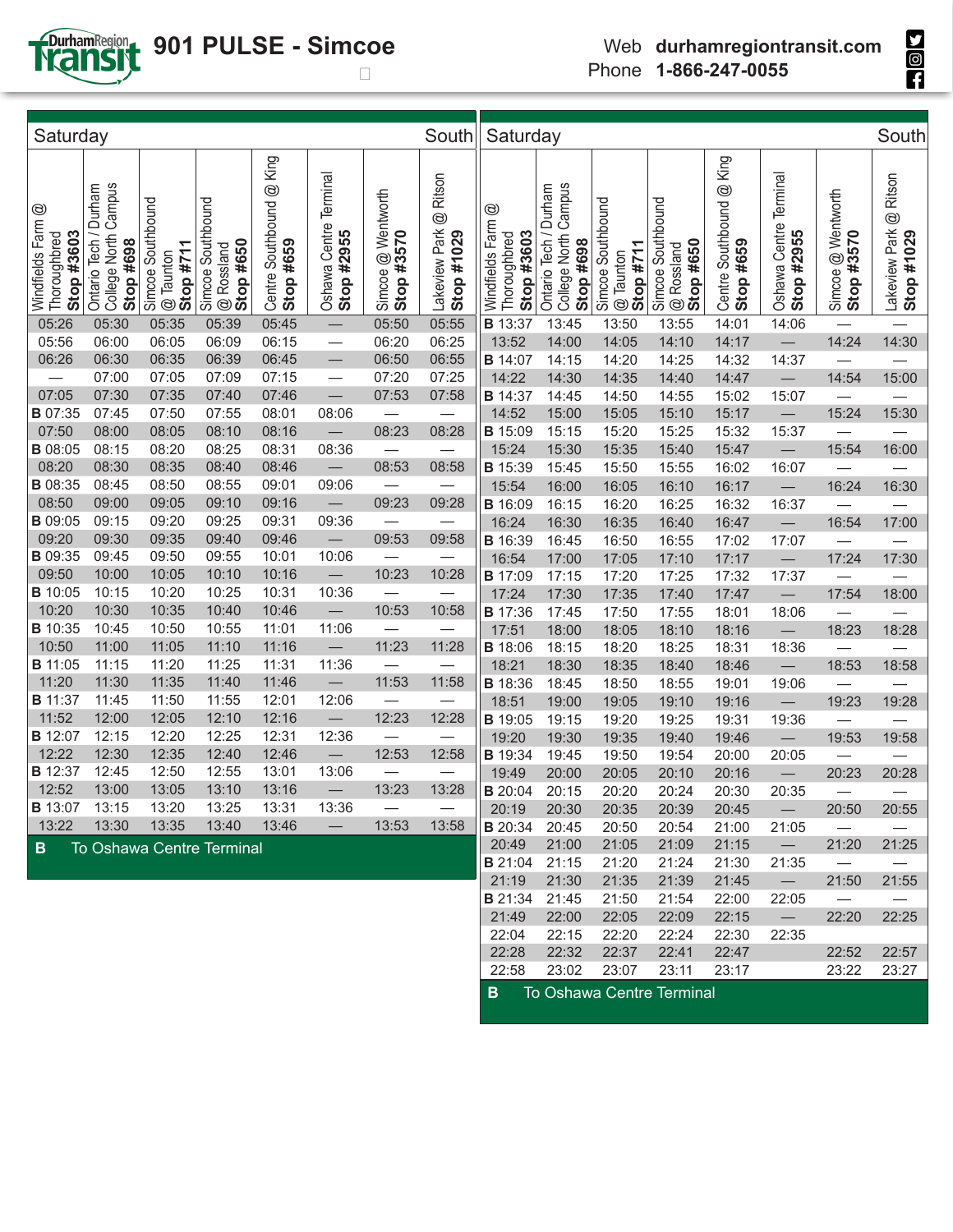

| Taunton (North side stop)<br>Oshawa Centre Terminal<br>College North Campus<br>Simcoe Northbound @<br>Ontario Tech / Durham<br>Westbound @ Ritson<br>Simcoe Northbound<br>Simcoe Northbound<br>Simcoe Northbound<br>Simcoe Northbound<br>$^{\circledR}$<br>Windfields Farm<br>Lakeview Park<br>Stop #1029<br>Stop #1096<br>Stop #2595<br>Stop #3603<br>Thoroughbred<br>@ Wentworth<br>@ Rossland<br>Stop #605<br>Stop #698<br>Stop #668<br>Stop #677<br>Stop #691<br>@ Bloor<br>@ Bond<br>05:32<br>05:30<br>05:40<br>05:44<br>05:51<br>05:56<br>05:25<br>05:47<br>05:55<br>06:02<br>06:10<br>06:14<br>06:17<br>06:21<br>06:26<br>06:00<br>$\overline{\phantom{0}}$<br>06:29<br>06:47<br>06:52<br>06:56<br>07:00<br>07:05<br>06:36<br>06:38<br>06:59<br>07:06<br>07:08<br>07:17<br>07:22<br>07:26<br>07:30<br>07:35<br>07:52<br>07:56<br>07:29<br>07:36<br>07:38<br>07:47<br>08:00<br>08:05<br>07:59<br>08:17<br>08:22<br>08:26<br>08:06<br>08:08<br>08:30<br>08:35<br>08:23<br>08:32<br>08:37<br>08:41<br>08:45<br>08:50<br>08:47<br>08:52<br>08:56<br>09:00<br>08:38<br>09:05<br>08:29<br>08:36<br>08:53<br>09:07<br>09:11<br>09:02<br>09:15<br>09:20<br>09:26<br>08:59<br>09:06<br>09:08<br>09:17<br>09:22<br>09:30<br>09:35<br>09:23<br>09:32<br>09:37<br>09:41<br>09:45<br>09:50<br>09:36<br>09:38<br>09:47<br>09:52<br>09:56<br>09:29<br>10:00<br>10:05<br>$\equiv$<br>09:53<br>10:07<br>10:11<br>10:15<br>10:02<br>10:20<br>10:22<br>10:06<br>10:08<br>10:17<br>10:26<br>10:30<br>10:35<br>09:59<br>10:23<br>10:37<br>10:32<br>10:41<br>10:45<br>10:50<br>10:36<br>10:38<br>10:29<br>10:47<br>10:52<br>10:56<br>11:00<br>11:05<br>10:53<br>11:02<br>11:07<br>11:11<br>11:20<br>11:15<br>11:17<br>11:22<br>11:27<br>11:32<br>10:58<br>11:05<br>11:08<br>11:37<br>11:23<br>11:32<br>11:37<br>11:42<br>11:47<br>11:52<br>11:47<br>11:52<br>11:57<br>12:07<br>11:28<br>11:35<br>11:38<br>12:02<br>11:53<br>12:07<br>12:02<br>12:12<br>12:17<br>12:22<br>11:58<br>12:08<br>12:17<br>12:22<br>12:27<br>12:32<br>12:37<br>12:05<br>12:23<br>12:32<br>12:37<br>12:42<br>12:47<br>12:52<br>12:28<br>12:35<br>12:38<br>12:52<br>12:47<br>12:57<br>13:02<br>13:07<br>$\equiv$<br>12:53<br>13:02<br>13:07<br>13:12<br>13:17<br>13:22<br>13:22<br>12:58<br>13:05<br>13:08<br>13:17<br>13:27<br>13:32<br>13:37<br>13:23<br>13:32<br>13:37<br>13:42<br>13:47<br>13:52<br>13:35<br>13:28<br>13:38<br>13:52<br>13:47<br>13:57<br>14:02<br>14:07<br>14:07<br>14:12<br>14:02<br>14:17<br>14:22<br>$\qquad \qquad -$<br>13:53<br>$\hspace{0.1mm}-\hspace{0.1mm}$<br>13:58<br>14:05<br>14:08<br>14:17<br>14:22<br>14:27<br>14:32<br>14:37<br>$\overbrace{\phantom{12322111}}$<br>$-$<br>$\equiv$<br>$\overline{\phantom{0}}$<br>14:23<br>14:32<br>14:37<br>14:42<br>14:47<br>14:52<br>14:30<br>14:37<br>14:40<br>14:49<br>14:54<br>14:59<br>15:04<br>15:09<br>14:55<br>15:04<br>15:09<br>15:14<br>15:19<br>15:24<br>$\overline{\phantom{0}}$<br>$\overline{\phantom{0}}$<br>15:07<br>15:10<br>15:19<br>15:24<br>15:29<br>15:34<br>15:39<br>15:00<br>15:34<br>15:39<br>15:44<br>15:49<br>15:54<br>$\qquad \qquad -$<br>15:25<br>$\qquad \qquad -$<br>$\overline{\phantom{0}}$<br>15:37<br>15:30<br>15:40<br>15:49<br>15:54<br>15:59<br>16:04<br>16:09 | Sunday |  |  |  | North |
|---------------------------------------------------------------------------------------------------------------------------------------------------------------------------------------------------------------------------------------------------------------------------------------------------------------------------------------------------------------------------------------------------------------------------------------------------------------------------------------------------------------------------------------------------------------------------------------------------------------------------------------------------------------------------------------------------------------------------------------------------------------------------------------------------------------------------------------------------------------------------------------------------------------------------------------------------------------------------------------------------------------------------------------------------------------------------------------------------------------------------------------------------------------------------------------------------------------------------------------------------------------------------------------------------------------------------------------------------------------------------------------------------------------------------------------------------------------------------------------------------------------------------------------------------------------------------------------------------------------------------------------------------------------------------------------------------------------------------------------------------------------------------------------------------------------------------------------------------------------------------------------------------------------------------------------------------------------------------------------------------------------------------------------------------------------------------------------------------------------------------------------------------------------------------------------------------------------------------------------------------------------------------------------------------------------------------------------------------------------------------------------------------------------------------------------------------------------------------------------------------------------------------------------------------------------------------------------------------------------------------------------------------------------------------------------------------------------------------------------------------------------------------------------------------------------------------------------------------------------------------------------------------------------------------------------------------------------------------------------------------------------------------------------------------------------------------------------------------------------------------------------------------------------------------------------------------------------------------------------|--------|--|--|--|-------|
|                                                                                                                                                                                                                                                                                                                                                                                                                                                                                                                                                                                                                                                                                                                                                                                                                                                                                                                                                                                                                                                                                                                                                                                                                                                                                                                                                                                                                                                                                                                                                                                                                                                                                                                                                                                                                                                                                                                                                                                                                                                                                                                                                                                                                                                                                                                                                                                                                                                                                                                                                                                                                                                                                                                                                                                                                                                                                                                                                                                                                                                                                                                                                                                                                                       |        |  |  |  |       |
|                                                                                                                                                                                                                                                                                                                                                                                                                                                                                                                                                                                                                                                                                                                                                                                                                                                                                                                                                                                                                                                                                                                                                                                                                                                                                                                                                                                                                                                                                                                                                                                                                                                                                                                                                                                                                                                                                                                                                                                                                                                                                                                                                                                                                                                                                                                                                                                                                                                                                                                                                                                                                                                                                                                                                                                                                                                                                                                                                                                                                                                                                                                                                                                                                                       |        |  |  |  |       |
|                                                                                                                                                                                                                                                                                                                                                                                                                                                                                                                                                                                                                                                                                                                                                                                                                                                                                                                                                                                                                                                                                                                                                                                                                                                                                                                                                                                                                                                                                                                                                                                                                                                                                                                                                                                                                                                                                                                                                                                                                                                                                                                                                                                                                                                                                                                                                                                                                                                                                                                                                                                                                                                                                                                                                                                                                                                                                                                                                                                                                                                                                                                                                                                                                                       |        |  |  |  |       |
|                                                                                                                                                                                                                                                                                                                                                                                                                                                                                                                                                                                                                                                                                                                                                                                                                                                                                                                                                                                                                                                                                                                                                                                                                                                                                                                                                                                                                                                                                                                                                                                                                                                                                                                                                                                                                                                                                                                                                                                                                                                                                                                                                                                                                                                                                                                                                                                                                                                                                                                                                                                                                                                                                                                                                                                                                                                                                                                                                                                                                                                                                                                                                                                                                                       |        |  |  |  |       |
|                                                                                                                                                                                                                                                                                                                                                                                                                                                                                                                                                                                                                                                                                                                                                                                                                                                                                                                                                                                                                                                                                                                                                                                                                                                                                                                                                                                                                                                                                                                                                                                                                                                                                                                                                                                                                                                                                                                                                                                                                                                                                                                                                                                                                                                                                                                                                                                                                                                                                                                                                                                                                                                                                                                                                                                                                                                                                                                                                                                                                                                                                                                                                                                                                                       |        |  |  |  |       |
|                                                                                                                                                                                                                                                                                                                                                                                                                                                                                                                                                                                                                                                                                                                                                                                                                                                                                                                                                                                                                                                                                                                                                                                                                                                                                                                                                                                                                                                                                                                                                                                                                                                                                                                                                                                                                                                                                                                                                                                                                                                                                                                                                                                                                                                                                                                                                                                                                                                                                                                                                                                                                                                                                                                                                                                                                                                                                                                                                                                                                                                                                                                                                                                                                                       |        |  |  |  |       |
|                                                                                                                                                                                                                                                                                                                                                                                                                                                                                                                                                                                                                                                                                                                                                                                                                                                                                                                                                                                                                                                                                                                                                                                                                                                                                                                                                                                                                                                                                                                                                                                                                                                                                                                                                                                                                                                                                                                                                                                                                                                                                                                                                                                                                                                                                                                                                                                                                                                                                                                                                                                                                                                                                                                                                                                                                                                                                                                                                                                                                                                                                                                                                                                                                                       |        |  |  |  |       |
|                                                                                                                                                                                                                                                                                                                                                                                                                                                                                                                                                                                                                                                                                                                                                                                                                                                                                                                                                                                                                                                                                                                                                                                                                                                                                                                                                                                                                                                                                                                                                                                                                                                                                                                                                                                                                                                                                                                                                                                                                                                                                                                                                                                                                                                                                                                                                                                                                                                                                                                                                                                                                                                                                                                                                                                                                                                                                                                                                                                                                                                                                                                                                                                                                                       |        |  |  |  |       |
|                                                                                                                                                                                                                                                                                                                                                                                                                                                                                                                                                                                                                                                                                                                                                                                                                                                                                                                                                                                                                                                                                                                                                                                                                                                                                                                                                                                                                                                                                                                                                                                                                                                                                                                                                                                                                                                                                                                                                                                                                                                                                                                                                                                                                                                                                                                                                                                                                                                                                                                                                                                                                                                                                                                                                                                                                                                                                                                                                                                                                                                                                                                                                                                                                                       |        |  |  |  |       |
|                                                                                                                                                                                                                                                                                                                                                                                                                                                                                                                                                                                                                                                                                                                                                                                                                                                                                                                                                                                                                                                                                                                                                                                                                                                                                                                                                                                                                                                                                                                                                                                                                                                                                                                                                                                                                                                                                                                                                                                                                                                                                                                                                                                                                                                                                                                                                                                                                                                                                                                                                                                                                                                                                                                                                                                                                                                                                                                                                                                                                                                                                                                                                                                                                                       |        |  |  |  |       |
|                                                                                                                                                                                                                                                                                                                                                                                                                                                                                                                                                                                                                                                                                                                                                                                                                                                                                                                                                                                                                                                                                                                                                                                                                                                                                                                                                                                                                                                                                                                                                                                                                                                                                                                                                                                                                                                                                                                                                                                                                                                                                                                                                                                                                                                                                                                                                                                                                                                                                                                                                                                                                                                                                                                                                                                                                                                                                                                                                                                                                                                                                                                                                                                                                                       |        |  |  |  |       |
|                                                                                                                                                                                                                                                                                                                                                                                                                                                                                                                                                                                                                                                                                                                                                                                                                                                                                                                                                                                                                                                                                                                                                                                                                                                                                                                                                                                                                                                                                                                                                                                                                                                                                                                                                                                                                                                                                                                                                                                                                                                                                                                                                                                                                                                                                                                                                                                                                                                                                                                                                                                                                                                                                                                                                                                                                                                                                                                                                                                                                                                                                                                                                                                                                                       |        |  |  |  |       |
|                                                                                                                                                                                                                                                                                                                                                                                                                                                                                                                                                                                                                                                                                                                                                                                                                                                                                                                                                                                                                                                                                                                                                                                                                                                                                                                                                                                                                                                                                                                                                                                                                                                                                                                                                                                                                                                                                                                                                                                                                                                                                                                                                                                                                                                                                                                                                                                                                                                                                                                                                                                                                                                                                                                                                                                                                                                                                                                                                                                                                                                                                                                                                                                                                                       |        |  |  |  |       |
|                                                                                                                                                                                                                                                                                                                                                                                                                                                                                                                                                                                                                                                                                                                                                                                                                                                                                                                                                                                                                                                                                                                                                                                                                                                                                                                                                                                                                                                                                                                                                                                                                                                                                                                                                                                                                                                                                                                                                                                                                                                                                                                                                                                                                                                                                                                                                                                                                                                                                                                                                                                                                                                                                                                                                                                                                                                                                                                                                                                                                                                                                                                                                                                                                                       |        |  |  |  |       |
|                                                                                                                                                                                                                                                                                                                                                                                                                                                                                                                                                                                                                                                                                                                                                                                                                                                                                                                                                                                                                                                                                                                                                                                                                                                                                                                                                                                                                                                                                                                                                                                                                                                                                                                                                                                                                                                                                                                                                                                                                                                                                                                                                                                                                                                                                                                                                                                                                                                                                                                                                                                                                                                                                                                                                                                                                                                                                                                                                                                                                                                                                                                                                                                                                                       |        |  |  |  |       |
|                                                                                                                                                                                                                                                                                                                                                                                                                                                                                                                                                                                                                                                                                                                                                                                                                                                                                                                                                                                                                                                                                                                                                                                                                                                                                                                                                                                                                                                                                                                                                                                                                                                                                                                                                                                                                                                                                                                                                                                                                                                                                                                                                                                                                                                                                                                                                                                                                                                                                                                                                                                                                                                                                                                                                                                                                                                                                                                                                                                                                                                                                                                                                                                                                                       |        |  |  |  |       |
|                                                                                                                                                                                                                                                                                                                                                                                                                                                                                                                                                                                                                                                                                                                                                                                                                                                                                                                                                                                                                                                                                                                                                                                                                                                                                                                                                                                                                                                                                                                                                                                                                                                                                                                                                                                                                                                                                                                                                                                                                                                                                                                                                                                                                                                                                                                                                                                                                                                                                                                                                                                                                                                                                                                                                                                                                                                                                                                                                                                                                                                                                                                                                                                                                                       |        |  |  |  |       |
|                                                                                                                                                                                                                                                                                                                                                                                                                                                                                                                                                                                                                                                                                                                                                                                                                                                                                                                                                                                                                                                                                                                                                                                                                                                                                                                                                                                                                                                                                                                                                                                                                                                                                                                                                                                                                                                                                                                                                                                                                                                                                                                                                                                                                                                                                                                                                                                                                                                                                                                                                                                                                                                                                                                                                                                                                                                                                                                                                                                                                                                                                                                                                                                                                                       |        |  |  |  |       |
|                                                                                                                                                                                                                                                                                                                                                                                                                                                                                                                                                                                                                                                                                                                                                                                                                                                                                                                                                                                                                                                                                                                                                                                                                                                                                                                                                                                                                                                                                                                                                                                                                                                                                                                                                                                                                                                                                                                                                                                                                                                                                                                                                                                                                                                                                                                                                                                                                                                                                                                                                                                                                                                                                                                                                                                                                                                                                                                                                                                                                                                                                                                                                                                                                                       |        |  |  |  |       |
|                                                                                                                                                                                                                                                                                                                                                                                                                                                                                                                                                                                                                                                                                                                                                                                                                                                                                                                                                                                                                                                                                                                                                                                                                                                                                                                                                                                                                                                                                                                                                                                                                                                                                                                                                                                                                                                                                                                                                                                                                                                                                                                                                                                                                                                                                                                                                                                                                                                                                                                                                                                                                                                                                                                                                                                                                                                                                                                                                                                                                                                                                                                                                                                                                                       |        |  |  |  |       |
|                                                                                                                                                                                                                                                                                                                                                                                                                                                                                                                                                                                                                                                                                                                                                                                                                                                                                                                                                                                                                                                                                                                                                                                                                                                                                                                                                                                                                                                                                                                                                                                                                                                                                                                                                                                                                                                                                                                                                                                                                                                                                                                                                                                                                                                                                                                                                                                                                                                                                                                                                                                                                                                                                                                                                                                                                                                                                                                                                                                                                                                                                                                                                                                                                                       |        |  |  |  |       |
|                                                                                                                                                                                                                                                                                                                                                                                                                                                                                                                                                                                                                                                                                                                                                                                                                                                                                                                                                                                                                                                                                                                                                                                                                                                                                                                                                                                                                                                                                                                                                                                                                                                                                                                                                                                                                                                                                                                                                                                                                                                                                                                                                                                                                                                                                                                                                                                                                                                                                                                                                                                                                                                                                                                                                                                                                                                                                                                                                                                                                                                                                                                                                                                                                                       |        |  |  |  |       |
|                                                                                                                                                                                                                                                                                                                                                                                                                                                                                                                                                                                                                                                                                                                                                                                                                                                                                                                                                                                                                                                                                                                                                                                                                                                                                                                                                                                                                                                                                                                                                                                                                                                                                                                                                                                                                                                                                                                                                                                                                                                                                                                                                                                                                                                                                                                                                                                                                                                                                                                                                                                                                                                                                                                                                                                                                                                                                                                                                                                                                                                                                                                                                                                                                                       |        |  |  |  |       |
|                                                                                                                                                                                                                                                                                                                                                                                                                                                                                                                                                                                                                                                                                                                                                                                                                                                                                                                                                                                                                                                                                                                                                                                                                                                                                                                                                                                                                                                                                                                                                                                                                                                                                                                                                                                                                                                                                                                                                                                                                                                                                                                                                                                                                                                                                                                                                                                                                                                                                                                                                                                                                                                                                                                                                                                                                                                                                                                                                                                                                                                                                                                                                                                                                                       |        |  |  |  |       |
|                                                                                                                                                                                                                                                                                                                                                                                                                                                                                                                                                                                                                                                                                                                                                                                                                                                                                                                                                                                                                                                                                                                                                                                                                                                                                                                                                                                                                                                                                                                                                                                                                                                                                                                                                                                                                                                                                                                                                                                                                                                                                                                                                                                                                                                                                                                                                                                                                                                                                                                                                                                                                                                                                                                                                                                                                                                                                                                                                                                                                                                                                                                                                                                                                                       |        |  |  |  |       |
|                                                                                                                                                                                                                                                                                                                                                                                                                                                                                                                                                                                                                                                                                                                                                                                                                                                                                                                                                                                                                                                                                                                                                                                                                                                                                                                                                                                                                                                                                                                                                                                                                                                                                                                                                                                                                                                                                                                                                                                                                                                                                                                                                                                                                                                                                                                                                                                                                                                                                                                                                                                                                                                                                                                                                                                                                                                                                                                                                                                                                                                                                                                                                                                                                                       |        |  |  |  |       |
|                                                                                                                                                                                                                                                                                                                                                                                                                                                                                                                                                                                                                                                                                                                                                                                                                                                                                                                                                                                                                                                                                                                                                                                                                                                                                                                                                                                                                                                                                                                                                                                                                                                                                                                                                                                                                                                                                                                                                                                                                                                                                                                                                                                                                                                                                                                                                                                                                                                                                                                                                                                                                                                                                                                                                                                                                                                                                                                                                                                                                                                                                                                                                                                                                                       |        |  |  |  |       |
|                                                                                                                                                                                                                                                                                                                                                                                                                                                                                                                                                                                                                                                                                                                                                                                                                                                                                                                                                                                                                                                                                                                                                                                                                                                                                                                                                                                                                                                                                                                                                                                                                                                                                                                                                                                                                                                                                                                                                                                                                                                                                                                                                                                                                                                                                                                                                                                                                                                                                                                                                                                                                                                                                                                                                                                                                                                                                                                                                                                                                                                                                                                                                                                                                                       |        |  |  |  |       |
|                                                                                                                                                                                                                                                                                                                                                                                                                                                                                                                                                                                                                                                                                                                                                                                                                                                                                                                                                                                                                                                                                                                                                                                                                                                                                                                                                                                                                                                                                                                                                                                                                                                                                                                                                                                                                                                                                                                                                                                                                                                                                                                                                                                                                                                                                                                                                                                                                                                                                                                                                                                                                                                                                                                                                                                                                                                                                                                                                                                                                                                                                                                                                                                                                                       |        |  |  |  |       |
|                                                                                                                                                                                                                                                                                                                                                                                                                                                                                                                                                                                                                                                                                                                                                                                                                                                                                                                                                                                                                                                                                                                                                                                                                                                                                                                                                                                                                                                                                                                                                                                                                                                                                                                                                                                                                                                                                                                                                                                                                                                                                                                                                                                                                                                                                                                                                                                                                                                                                                                                                                                                                                                                                                                                                                                                                                                                                                                                                                                                                                                                                                                                                                                                                                       |        |  |  |  |       |
|                                                                                                                                                                                                                                                                                                                                                                                                                                                                                                                                                                                                                                                                                                                                                                                                                                                                                                                                                                                                                                                                                                                                                                                                                                                                                                                                                                                                                                                                                                                                                                                                                                                                                                                                                                                                                                                                                                                                                                                                                                                                                                                                                                                                                                                                                                                                                                                                                                                                                                                                                                                                                                                                                                                                                                                                                                                                                                                                                                                                                                                                                                                                                                                                                                       |        |  |  |  |       |
|                                                                                                                                                                                                                                                                                                                                                                                                                                                                                                                                                                                                                                                                                                                                                                                                                                                                                                                                                                                                                                                                                                                                                                                                                                                                                                                                                                                                                                                                                                                                                                                                                                                                                                                                                                                                                                                                                                                                                                                                                                                                                                                                                                                                                                                                                                                                                                                                                                                                                                                                                                                                                                                                                                                                                                                                                                                                                                                                                                                                                                                                                                                                                                                                                                       |        |  |  |  |       |
|                                                                                                                                                                                                                                                                                                                                                                                                                                                                                                                                                                                                                                                                                                                                                                                                                                                                                                                                                                                                                                                                                                                                                                                                                                                                                                                                                                                                                                                                                                                                                                                                                                                                                                                                                                                                                                                                                                                                                                                                                                                                                                                                                                                                                                                                                                                                                                                                                                                                                                                                                                                                                                                                                                                                                                                                                                                                                                                                                                                                                                                                                                                                                                                                                                       |        |  |  |  |       |
|                                                                                                                                                                                                                                                                                                                                                                                                                                                                                                                                                                                                                                                                                                                                                                                                                                                                                                                                                                                                                                                                                                                                                                                                                                                                                                                                                                                                                                                                                                                                                                                                                                                                                                                                                                                                                                                                                                                                                                                                                                                                                                                                                                                                                                                                                                                                                                                                                                                                                                                                                                                                                                                                                                                                                                                                                                                                                                                                                                                                                                                                                                                                                                                                                                       |        |  |  |  |       |
|                                                                                                                                                                                                                                                                                                                                                                                                                                                                                                                                                                                                                                                                                                                                                                                                                                                                                                                                                                                                                                                                                                                                                                                                                                                                                                                                                                                                                                                                                                                                                                                                                                                                                                                                                                                                                                                                                                                                                                                                                                                                                                                                                                                                                                                                                                                                                                                                                                                                                                                                                                                                                                                                                                                                                                                                                                                                                                                                                                                                                                                                                                                                                                                                                                       |        |  |  |  |       |
|                                                                                                                                                                                                                                                                                                                                                                                                                                                                                                                                                                                                                                                                                                                                                                                                                                                                                                                                                                                                                                                                                                                                                                                                                                                                                                                                                                                                                                                                                                                                                                                                                                                                                                                                                                                                                                                                                                                                                                                                                                                                                                                                                                                                                                                                                                                                                                                                                                                                                                                                                                                                                                                                                                                                                                                                                                                                                                                                                                                                                                                                                                                                                                                                                                       |        |  |  |  |       |
|                                                                                                                                                                                                                                                                                                                                                                                                                                                                                                                                                                                                                                                                                                                                                                                                                                                                                                                                                                                                                                                                                                                                                                                                                                                                                                                                                                                                                                                                                                                                                                                                                                                                                                                                                                                                                                                                                                                                                                                                                                                                                                                                                                                                                                                                                                                                                                                                                                                                                                                                                                                                                                                                                                                                                                                                                                                                                                                                                                                                                                                                                                                                                                                                                                       |        |  |  |  |       |